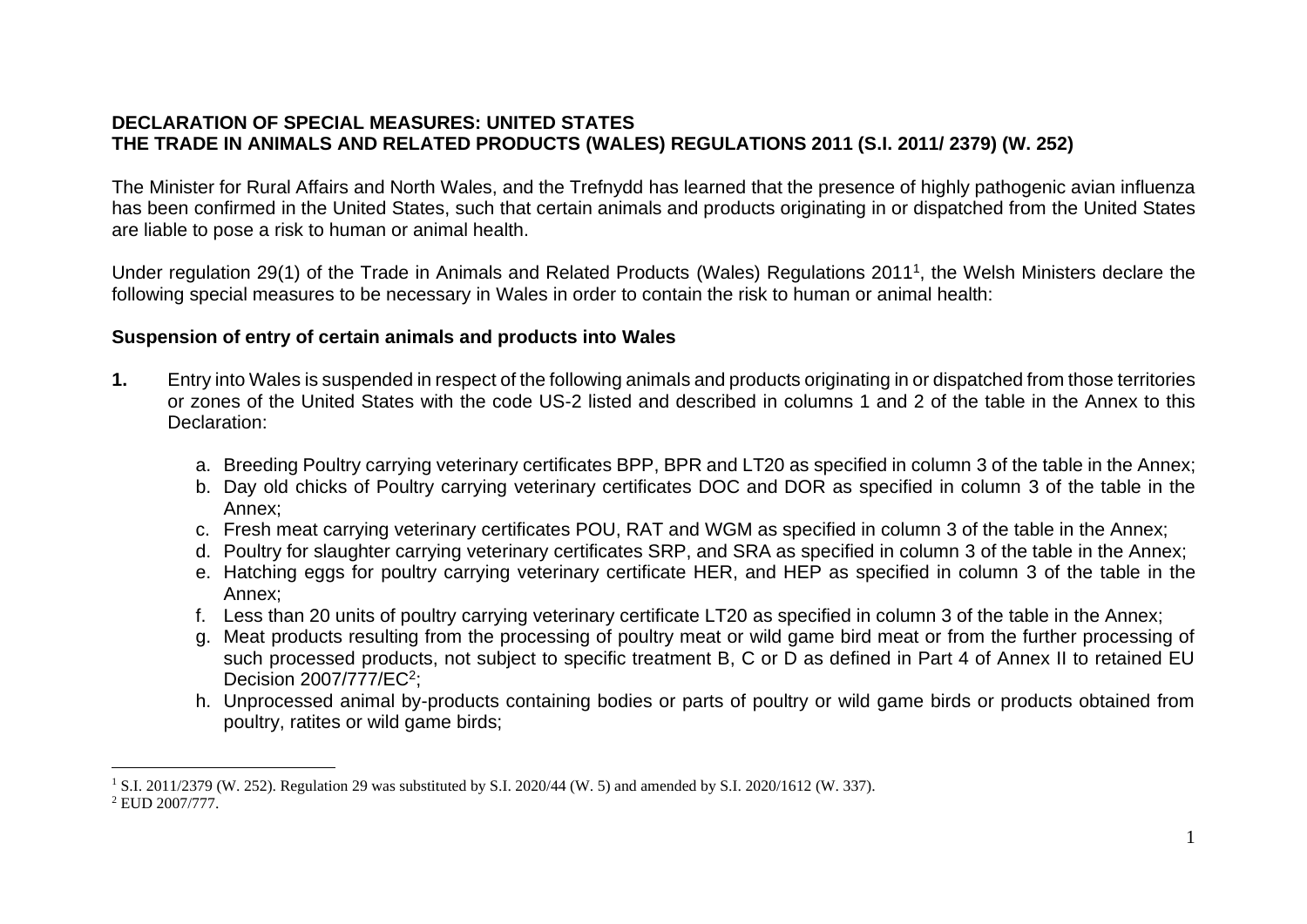- i. Composite products containing meat products resulting from the processing of meat, poultry or wild game birds or from the further processing of such processed products, not subject to specific treatment B, C or D as defined in Part 4 of Annex II to retained EU Decision 2007/777/EC.
- **2**. Paragraphs 1(h) and 1(i) of this Declaration does not apply to:
	- a. specified pathogen free eggs within the meaning of Article 2 of Commission Regulation (EC) 798/2008; and
	- b. eggs as defined in paragraph 5.1 of Annex 1 to Regulation (EC) 853/2004 or egg products as defined in paragraph 7.3 of that Annex to that Regulation.
- **3**. Where dates are indicated in column 6 of the table in the Annex to this Declaration:
	- a. the entry of such animals and products into Wales is permitted, including those transported on the high seas, if they are produced before the date specified in column 6 and imported during a period of 90 days from the date specified in column 6.

## **Interpretation**

- **4.** In paragraph 1 of this Declaration:
	- a. "poultry" and "meat" have the same meaning as in Article 2 of retained EU Regulation 798/2008<sup>3</sup>
	- b. "meat products" has the same meaning as in paragraph 7.1 of Annex I to retained EU Regulation 853/2004<sup>4</sup>
	- c. "animal by-products" has the same meaning as in Article 3 of retained EU Regulation 1069/2009<sup>5</sup>
	- d. "composite products" has the same meaning as in Article 2 of retained EU Decision 2007/275/EC<sup>6</sup>

## **Coming into force and duration of the special measures**

<sup>3</sup> EUR 798/2008.

<sup>4</sup> EUR 853/2004.

<sup>5</sup> EUR 1069/2009.

<sup>6</sup> EUD 2007/275.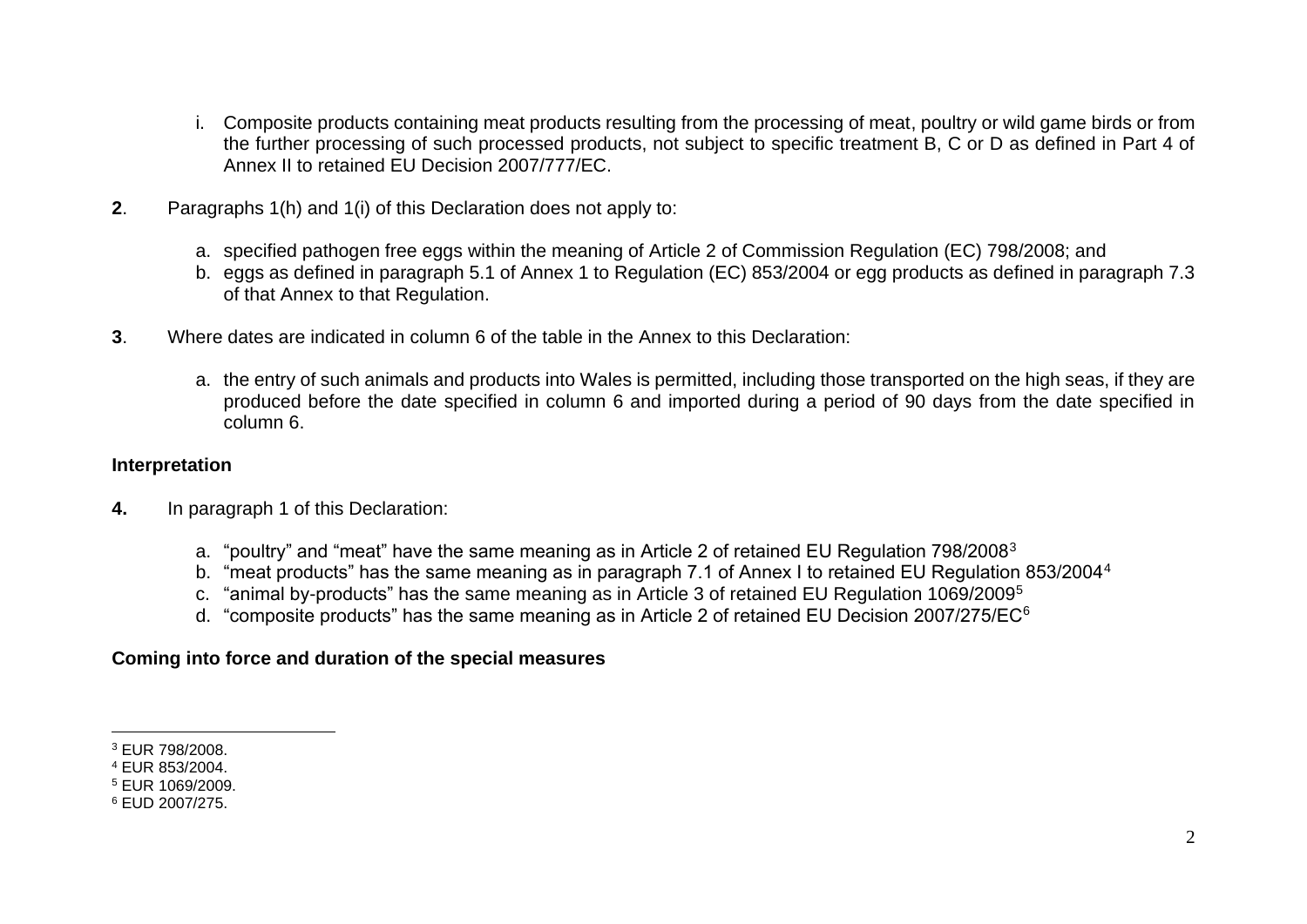**5**. The special measures in this Declaration apply from the beginning of the day after the day on which this Declaration is made until this Declaration is revoked or amended by further declaration.

**6**. This Declaration revokes the Declaration made on 05 May 2022.

**Signed** 

Time/Date made: 26/05/2022

Gavin Watkins, Deputy Chief Veterinary Officer for Wales under authority of the Minister for Rural Affairs and North Wales, and the Trefnydd, one of the Welsh Ministers

*Import of animals or products in breach of this declaration is an offence under regulation 39 of the Trade in Animals and Related Products (Wales) Regulations 2011.*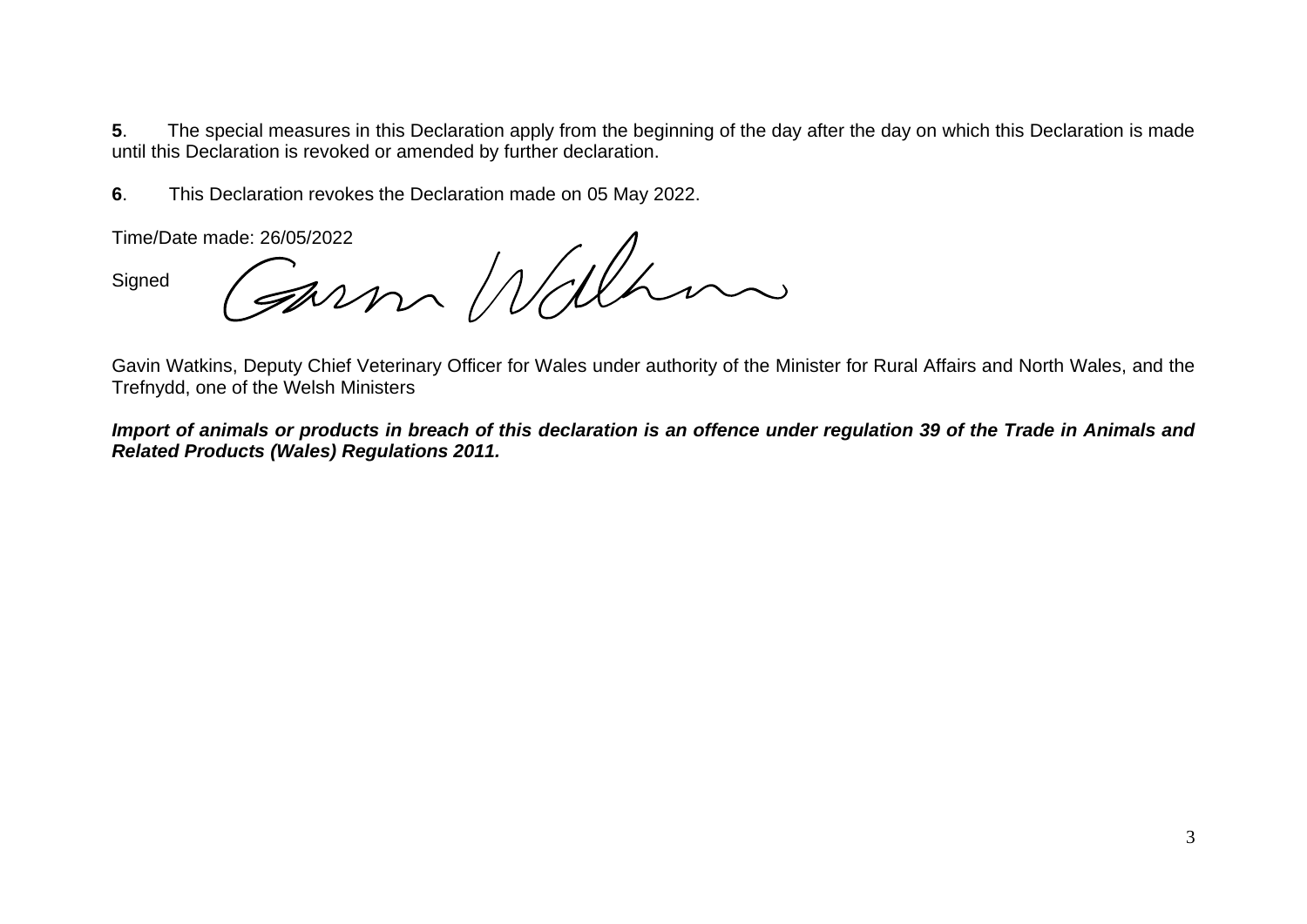| Code of              |                                                                                                                                                                          | Veterinary certificate                          |                          |                        |              |
|----------------------|--------------------------------------------------------------------------------------------------------------------------------------------------------------------------|-------------------------------------------------|--------------------------|------------------------|--------------|
| territory or<br>zone | Description of territory or zone                                                                                                                                         | Model(s)                                        | Additional<br>guarantees | Specific<br>conditions | Closing date |
| $\mathbf{1}$         | 2                                                                                                                                                                        | 3                                               | $\overline{4}$           | 5                      | 6            |
| US <sub>0</sub>      | Whole country                                                                                                                                                            | EP, E                                           |                          |                        |              |
|                      |                                                                                                                                                                          | <b>WGM</b>                                      | VIII                     |                        |              |
| <b>US1</b>           | The whole country of United States excluding area US-2                                                                                                                   | POU, RAT                                        |                          | N                      |              |
|                      |                                                                                                                                                                          | BPP, BPR, DOC, DOR,<br>HEP, HER, SRP, SRA, LT20 |                          |                        |              |
| <b>US2</b>           |                                                                                                                                                                          | Area of United States corresponding to:         |                          |                        |              |
|                      | Territory of United States corresponding to:                                                                                                                             | <b>WGM</b>                                      |                          | P <sub>2</sub>         | 07.02.2022   |
| <b>US 2.4</b>        | State of Indiana with Geographic Coordinates Dubois-01 Lat<br>38.27509, Long-86.849 in Dubois county and the 10km surrounding<br>control zone to the above coordinates   | POU, RAT                                        |                          | N P2                   | 07.02.2022   |
|                      |                                                                                                                                                                          | BPR, BPP, DOC, DOR,<br>HEP, HER, SRP, SRA, LT20 |                          |                        | 07.02.2022   |
|                      | Territory of United States corresponding to:                                                                                                                             | <b>WGM</b>                                      |                          | $\overline{P2}$        | 15.02.2020   |
| <b>US 2.5</b>        | State of Indiana with Geographic Coordinates Dubois-02 Lat<br>38.28256, Long-86.87607 in Dubois county and the 10km surrounding<br>control zone to the above coordinates | POU, RAT                                        |                          | <b>NP2</b>             | 15.02.2020   |
|                      |                                                                                                                                                                          | BPR, BPP, DOC, DOR,<br>HEP, HER, SRP, SRA, LT20 |                          |                        | 15.02.2020   |
|                      | Territory of United States corresponding to:                                                                                                                             | <b>WGM</b>                                      |                          | P <sub>2</sub>         | 12.02.2022   |
| <b>US 2.6</b>        | State of Kentucky with Geographic Coordinates                                                                                                                            | POU, RAT                                        |                          | N P2                   | 12.02.2022   |
|                      | for the premises in Fulton County, Kentucky are: FG Long: -88.95088,<br>FG Lat: 36.50836                                                                                 | BPR, BPP, DOC, DOR,<br>HEP, HER, SRP, SRA, LT20 |                          |                        | 12.02.2022   |
|                      | Territory of United States corresponding to:<br>State of Kentucky with Geographic Coordinates                                                                            | <b>WGM</b>                                      |                          | $\overline{P2}$        | 15.02.2022   |
| <b>US 2.7</b>        | for the premises in Webster County, Kentucky are: FG Long: -                                                                                                             | POU, RAT                                        |                          | N P2                   | 15.02.2022   |
|                      | 87.51784, FG Lat: 37.53775 and the 10km surrounding control zone<br>to the above coordinates                                                                             | BPR, BPP, DOC, DOR,<br>HEP, HER, SRP, SRA, LT20 |                          |                        | 15.02.2022   |
|                      | Territory of United States corresponding to:                                                                                                                             | <b>WGM</b>                                      |                          | P <sub>2</sub>         | 24.02.2022   |
| <b>US 2.8</b>        | State of Indiana with Geographic Coordinates Dubois-03 Lat                                                                                                               | POU, RAT                                        |                          | <b>NP2</b>             | 24.02.2022   |
|                      | 38.96229, Long-87.03621 in Dubois County and the 10km<br>surrounding control zone to the above coordinates                                                               | BPR, BPP, DOC, DOR,<br>HEP, HER, SRP, SRA, LT20 |                          |                        | 24.02.2022   |
| <b>US 2.9</b>        | Territory of United States corresponding to:                                                                                                                             | <b>WGM</b>                                      |                          | P <sub>2</sub>         | 20.02.2022   |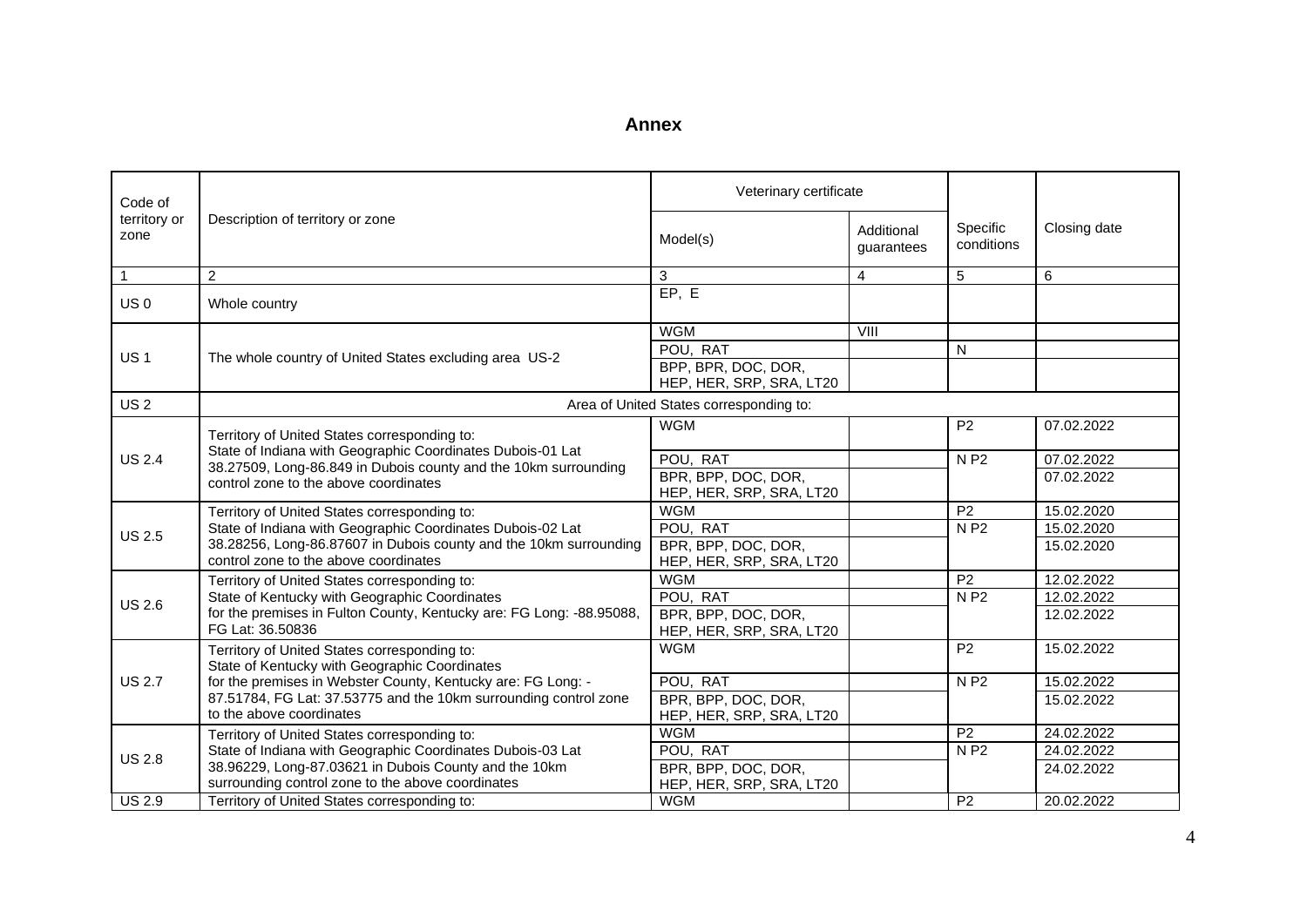|                | State of Delaware with Geographic Coordinates Lat 39.73 Long-      | POU, RAT                 | <b>NP2</b>      | 20.02.2022 |
|----------------|--------------------------------------------------------------------|--------------------------|-----------------|------------|
|                | 75.509 in New Castle County and the 10km surrounding control zone  | BPR, BPP, DOC, DOR,      |                 | 20.02.2022 |
|                | to the above coordinates                                           | HEP, HER, SRP, SRA, LT20 |                 |            |
| <b>US 2.10</b> | Territory of United States corresponding to:                       | <b>WGM</b>               | $\overline{P2}$ | 02.03.2022 |
|                | State of Indiana with Geographic Coordinates: Dubois-04; Lat       | POU, RAT                 | N, P2           |            |
|                | 38.26043, Long 86.91048 in Dubois county and the 10km surrounding  | BPP, BPR, DOC, DOR,      |                 |            |
|                | control zone to the above coordinates.                             | HEP, HER, SRP, SRA, LT20 |                 |            |
| <b>US 2.11</b> | Territory of United States corresponding to:                       | <b>WGM</b>               | P <sub>2</sub>  | 04.03.2022 |
|                | State of Missouri with Geographic Coordinates: Stoddard; Lat       | POU, RAT                 | N, P2           |            |
|                | 36.82525, Long 7580039 in Stoddard county and the 10km             | BPP, BPR, DOC, DOR,      |                 |            |
|                | surrounding control zone to the above coordinates.                 | HEP, HER, SRP, SRA, LT20 |                 |            |
| <b>US 2.12</b> | Territory of United States corresponding to:                       | <b>WGM</b>               | P <sub>2</sub>  | 05.03.2022 |
|                | State of Maryland with Geographic Coordinates: Cecil 01; Lat       | POU, RAT                 | <b>N.P2</b>     |            |
|                | 39.39802, Long 75.80039 in Cecil county and the 10km surrounding   | BPP, BPR, DOC, DOR,      |                 |            |
|                | control zone to the above coordinates.                             | HEP, HER, SRP, SRA, LT20 |                 |            |
| <b>US 2.13</b> | Territory of United States corresponding to:                       | <b>WGM</b>               | P <sub>2</sub>  | 05.03.2022 |
|                | State of South Dakota with Geographic Coordinates: Charles Mix 01; | POU, RAT                 | N, P2           |            |
|                | Lat 39.39802, Long 75.80039 in Charles Mix county and the 10km     | BPP, BPR, DOC, DOR,      |                 |            |
|                | surrounding control zone to the above coordinates.                 | HEP, HER, SRP, SRA, LT20 |                 |            |
| <b>US 2.14</b> | Territory of United States corresponding to:                       | <b>WGM</b>               | $\overline{P2}$ | 06.03.2022 |
|                | State of Iowa with Geographic Coordinates Buena Vista 01; Lat      | POU, RAT                 | N, P2           |            |
|                | 42.64717, Long 94.96359 in Buena Vista county and the 10km         | BPP, BPR, DOC, DOR,      |                 |            |
|                | surrounding control zone to the above coordinates.                 | HEP, HER, SRP, SRA, LT20 |                 |            |
| <b>US 2.15</b> | Territory of United States corresponding to:                       | <b>WGM</b>               | P <sub>2</sub>  | 08.03.2022 |
|                | State of Maryland with Geographic Coordinates New Castle 02; Lat   | POU, RAT                 | N, P2           |            |
|                | 39.43208, Long 75.76857 in New Castle county and the 10km          | BPP, BPR, DOC, DOR,      |                 |            |
|                | surrounding control zone to the above coordinates.                 | HEP, HER, SRP, SRA, LT20 |                 |            |
| <b>US 2.16</b> | Territory of United States corresponding to:                       | <b>WGM</b>               | P <sub>2</sub>  | 08.03.2022 |
|                | State of Maryland with Geographic Coordinates Queen Anne's; Lat    | POU, RAT                 | <b>N, P2</b>    |            |
|                | 39.16107, Long 75.90382 in Queen Anne's county and the 10km        | BPP, BPR, DOC, DOR,      |                 |            |
|                | surrounding control zone to the above coordinates.                 | HEP, HER, SRP, SRA, LT20 |                 |            |
| <b>US 2.17</b> | Territory of United States corresponding to:                       | <b>WGM</b>               | P <sub>2</sub>  | 08.03.2022 |
|                | State of Missouri with Geographic Coordinates Jasper; Lat 37.342,  | POU, RAT                 | N, P2           |            |
|                | Long 94.5969 in Jasper county and the 10km surrounding control     | BPP, BPR, DOC, DOR,      |                 |            |
|                | zone to the above coordinates.                                     | HEP, HER, SRP, SRA, LT20 |                 |            |
| <b>US 2.18</b> | Territory of United States corresponding to:                       | <b>WGM</b>               | P2              | 09.03.2022 |
|                | State of Missouri with Geographic Coordinates Lawrence; Lat        | POU, RAT                 | N, P2           |            |
|                | 37.07883, Long 93.73806 in Lawrence county and the 10km            | BPP, BPR, DOC, DOR,      |                 |            |
|                | surrounding control zone to the above coordinates.                 | HEP, HER, SRP, SRA, LT20 |                 |            |
| <b>US 2.19</b> | Territory of United States corresponding to:                       | <b>WGM</b>               | $\overline{P2}$ | 10.03.2022 |
|                |                                                                    | POU, RAT                 | N, P2           |            |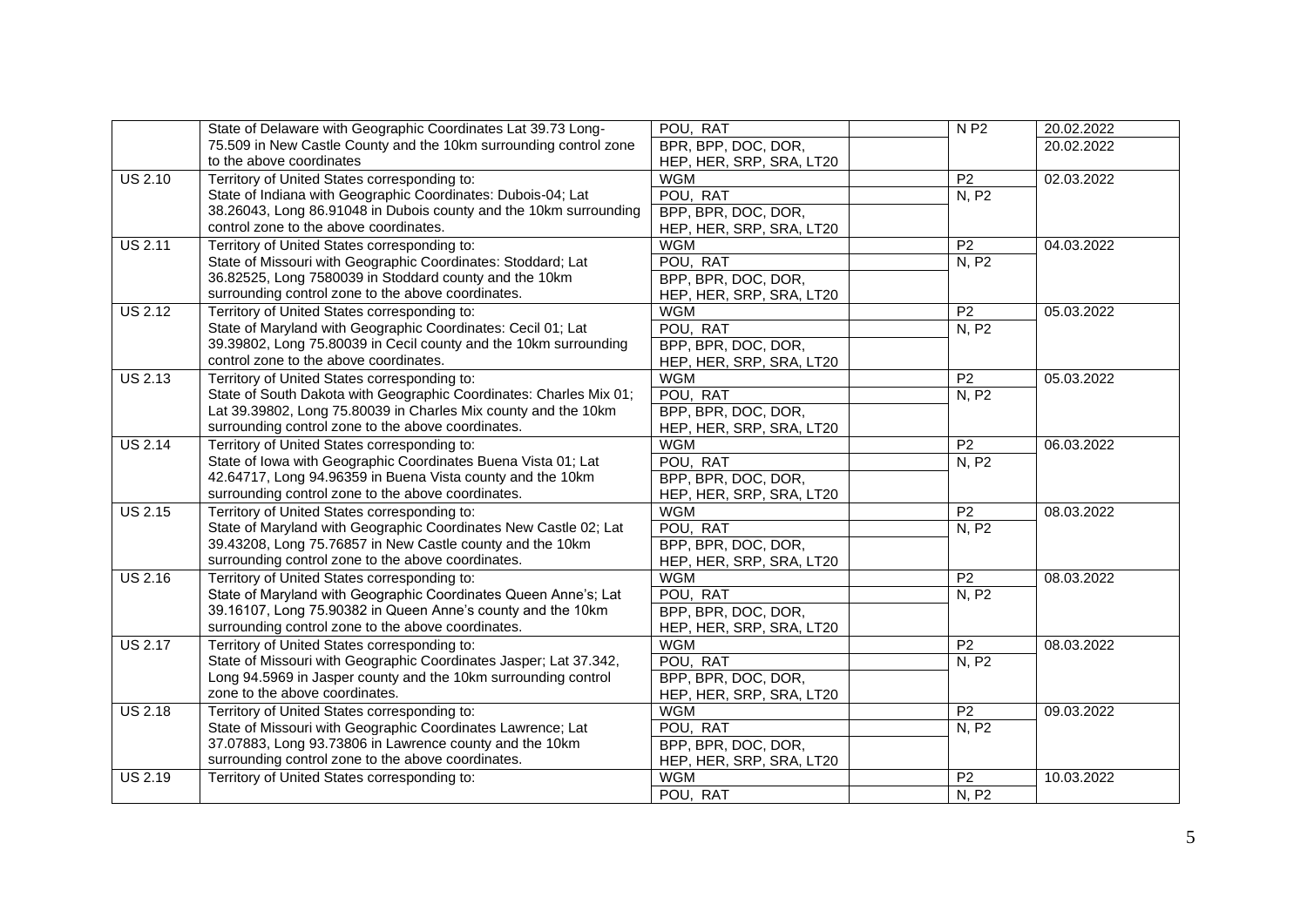|                | State of Maryland with Geographic Coordinates Cecil 02; Lat         | BPP, BPR, DOC, DOR,      |                 |            |
|----------------|---------------------------------------------------------------------|--------------------------|-----------------|------------|
|                | 39.41333, Long 75.80722 in Cecil county and the 10km surrounding    | HEP, HER, SRP, SRA, LT20 |                 |            |
|                | control zone to the above coordinates.                              |                          |                 |            |
| <b>US 2.20</b> | Territory of United States corresponding to:                        | <b>WGM</b>               | P <sub>2</sub>  | 10.03.2022 |
|                | State of Iowa with Geographic Coordinates Taylor; Lat 40.80716,     | POU, RAT                 | N, P2           |            |
|                | Long 94.49173 in Taylor county and the 10km surrounding control     | BPP, BPR, DOC, DOR,      |                 |            |
|                | zone to the above coordinates.                                      | HEP, HER, SRP, SRA, LT20 |                 |            |
| <b>US 2.21</b> | Territory of United States corresponding to:                        | <b>WGM</b>               | P <sub>2</sub>  | 11.03.2022 |
|                | State of Kansas with Geographic Coordinates Franklin; Lat 38.62299, | POU, RAT                 | N, P2           |            |
|                | Long 95.08018 in Franklin county and the 10km surrounding control   | BPP, BPR, DOC, DOR,      |                 |            |
|                | zone to the above coordinates.                                      | HEP, HER, SRP, SRA, LT20 |                 |            |
| <b>US 2.22</b> | Territory of United States corresponding to:                        | <b>WGM</b>               | P <sub>2</sub>  | 12.03.2022 |
|                | State of South Dakota with Geographic Coordinates: Charles Mix 02;  | POU, RAT                 | N, P2           |            |
|                | Lat 43.1917, Long 98.64489 in Charles Mix county and the 10km       | BPP, BPR, DOC, DOR,      |                 |            |
|                | surrounding control zone to the above coordinates.                  | HEP, HER, SRP, SRA, LT20 |                 |            |
| <b>US 2.23</b> | Territory of United States corresponding to:                        | <b>WGM</b>               | P <sub>2</sub>  | 14.03.2022 |
|                | State of Wisconsin with Geographic Coordinates: Jefferson; Lat      | POU, RAT                 | N, P2           |            |
|                | 42.88144, Long 88.6448 in Jefferson county and the 10km             | BPP, BPR, DOC, DOR,      |                 |            |
|                | surrounding control zone to the above coordinates.                  | HEP, HER, SRP, SRA, LT20 |                 |            |
| <b>US 2.24</b> | Territory of United States corresponding to:                        | <b>WGM</b>               | $\overline{P2}$ | 17.03.2022 |
|                | State of Iowa with Geographic Coordinates Buena Vista 02; Lat       | POU, RAT                 | N, P2           |            |
|                | 42.82564, Long 95.12828 in Buena Vista county and the 10km          | BPP, BPR, DOC, DOR,      |                 |            |
|                | surrounding control zone to the above coordinates.                  | HEP, HER, SRP, SRA, LT20 |                 |            |
| <b>US 2.25</b> | Territory of United States corresponding to:                        | <b>WGM</b>               | P <sub>2</sub>  | 17.03.2022 |
|                | State of Delaware with Geographic Coordinates Kent; Lat 38.95971,   | POU, RAT                 | N, P2           |            |
|                | Long 75.44381 in Kent county and the 10km surrounding control zone  | BPP, BPR, DOC, DOR,      |                 |            |
|                | to the above coordinates.                                           | HEP, HER, SRP, SRA, LT20 |                 |            |
| <b>US 2.26</b> | Territory of United States corresponding to:                        | <b>WGM</b>               | P <sub>2</sub>  | 18.03.2022 |
|                | State of Kansas with Geographic Coordinates Dickinson; Lat          | POU, RAT                 | N, P2           |            |
|                | 38.63723, Long 96.94704 in Dickinson county and the 10km            | BPP, BPR, DOC, DOR,      |                 |            |
|                | surrounding control zone to the above coordinates.                  | HEP, HER, SRP, SRA, LT20 |                 |            |
| <b>US 2.27</b> | Territory of United States corresponding to:                        | <b>WGM</b>               | P <sub>2</sub>  | 18.03.2022 |
|                | State of South Dakota with Geographic Coordinates Hanson 01; Lat    | POU, RAT                 | N, P2           |            |
|                | 43.51018, Long 97.74617 in Hanson county and the 10km               | BPP, BPR, DOC, DOR,      |                 |            |
|                | surrounding control zone to the above coordinates.                  | HEP, HER, SRP, SRA, LT20 |                 |            |
| <b>US 2.28</b> | Territory of United States corresponding to:                        | <b>WGM</b>               | P <sub>2</sub>  | 18.03.2022 |
|                | State of Maryland with Geographic Coordinates Cecil 04; Lat         | POU, RAT                 | N, P2           |            |
|                | 39.39606, Long 75.81869 in Cecil county and the 10km surrounding    | BPP, BPR, DOC, DOR,      |                 |            |
|                | control zone to the above coordinates.                              | HEP, HER, SRP, SRA, LT20 |                 |            |
| <b>US 2.29</b> | Territory of United States corresponding to:                        | <b>WGM</b>               | $\overline{P2}$ | 18.03.2022 |
|                |                                                                     | POU, RAT                 | N, P2           |            |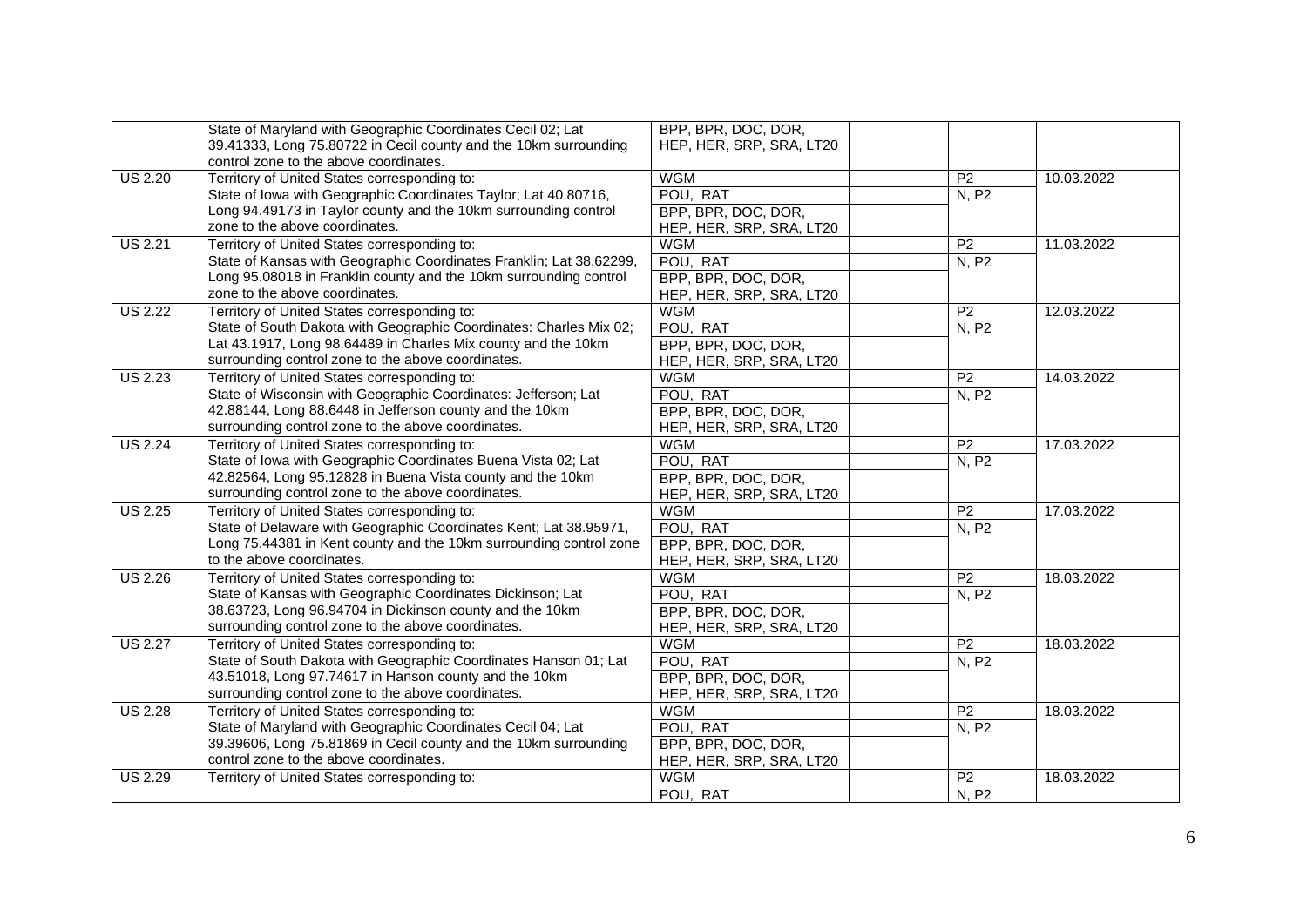|                | State of South Dakota with Geographic Coordinates Kingsbury; Lat   | BPP, BPR, DOC, DOR,      |                 |            |
|----------------|--------------------------------------------------------------------|--------------------------|-----------------|------------|
|                | 44.23524, Long 97.17724 in Kingsbury county and the 10km           | HEP, HER, SRP, SRA, LT20 |                 |            |
|                | surrounding control zone to the above coordinates.                 |                          |                 |            |
| <b>US 2.30</b> | Territory of United States corresponding to:                       | <b>WGM</b>               | P <sub>2</sub>  | 18.03.2022 |
|                | State of South Dakota with Geographic Coordinates Hutchinson 01;   | POU, RAT                 | N, P2           |            |
|                | Lat 43.48548, Long 97.83218 in Hutchinson county and the 10km      | BPP, BPR, DOC, DOR,      |                 |            |
|                | surrounding control zone to the above coordinates.                 | HEP, HER, SRP, SRA, LT20 |                 |            |
| <b>US 2.31</b> | Territory of United States corresponding to:                       | <b>WGM</b>               | P <sub>2</sub>  | 22.03.2022 |
|                | State of Nebraska with Geographic Coordinates Butler 01; Lat       | POU, RAT                 | N, P2           |            |
|                | 41.22982, Long 97.21887 in Butler county and the 10km surrounding  | BPP, BPR, DOC, DOR,      |                 |            |
|                | control zone to the above coordinates.                             | HEP, HER, SRP, SRA, LT20 |                 |            |
| <b>US 2.32</b> | Territory of United States corresponding to:                       | <b>WGM</b>               | P <sub>2</sub>  | 22.03.2022 |
|                | State of Nebraska with Geographic Coordinates Butler 02; Lat       | POU, RAT                 | N, P2           |            |
|                | 41.30472, Long 97.27701 in Butler county and the 10km surrounding  | BPP, BPR, DOC, DOR,      |                 |            |
|                | control zone to the above coordinates.                             | HEP, HER, SRP, SRA, LT20 |                 |            |
| <b>US 2.33</b> | Territory of United States corresponding to:                       | <b>WGM</b>               | P <sub>2</sub>  | 22.03.2022 |
|                | State of Maine with Geographic Coordinates Cumberland; Lat         | POU, RAT                 | N, P2           |            |
|                | 43.81614, Long 70.23113 in Cumberland county and the 10km          | BPP, BPR, DOC, DOR,      |                 |            |
|                | surrounding control zone to the above coordinates.                 | HEP, HER, SRP, SRA, LT20 |                 |            |
| <b>US 2.34</b> | Territory of United States corresponding to:                       | <b>WGM</b>               | P <sub>2</sub>  | 22.03.2022 |
|                | State of South Dakota with Geographic Coordinates Beadle 01; Lat   | POU, RAT                 | N, P2           |            |
|                | 44.5651, Long 98.20193 in Beadle county and the 10km surrounding   | BPP, BPR, DOC, DOR,      |                 |            |
|                | control zone to the above coordinates.                             | HEP, HER, SRP, SRA, LT20 |                 |            |
| <b>US 2.35</b> | Territory of United States corresponding to:                       | <b>WGM</b>               | P <sub>2</sub>  | 22.03.2022 |
|                | State of South Dakota with Geographic Coordinates: Charles Mix 03; | POU, RAT                 | N, P2           |            |
|                | Lat 43.14028, Long 98.14181 in Charles Mix county and the 10km     | BPP, BPR, DOC, DOR,      |                 |            |
|                | surrounding control zone to the above coordinates.                 | HEP, HER, SRP, SRA, LT20 |                 |            |
| <b>US 2.36</b> | Territory of United States corresponding to:                       | <b>WGM</b>               | P <sub>2</sub>  | 22.03.2022 |
|                | State of South Dakota with Geographic Coordinates Hanson 02; Lat   | POU, RAT                 | N, P2           |            |
|                | 43.67352, Long 97.87973 in Hanson county and the 10km              | BPP, BPR, DOC, DOR,      |                 |            |
|                | surrounding control zone to the above coordinates.                 | HEP, HER, SRP, SRA, LT20 |                 |            |
| <b>US 2.37</b> | Territory of United States corresponding to:                       | <b>WGM</b>               | P <sub>2</sub>  | 23.03.2022 |
|                | State of South Dakota with Geographic Coordinates Beadle 02; Lat   | POU, RAT                 | <b>N, P2</b>    |            |
|                | 44.4869, Long 98.14062 in Beadle county and the 10km surrounding   | BPP, BPR, DOC, DOR,      |                 |            |
|                | control zone to the above coordinates.                             | HEP, HER, SRP, SRA, LT20 |                 |            |
| <b>US 2.38</b> | Territory of United States corresponding to:                       | <b>WGM</b>               | P2              | 23.03.2022 |
|                | State of South Dakota with Geographic Coordinates Edmunds; Lat     | POU, RAT                 | N, P2           |            |
|                | 45.432814, Long 98.997762 in Edmunds county and the 10km           | BPP, BPR, DOC, DOR,      |                 |            |
|                | surrounding control zone to the above coordinates.                 | HEP, HER, SRP, SRA, LT20 |                 |            |
| <b>US 2.39</b> | Territory of United States corresponding to:                       | <b>WGM</b>               | $\overline{P2}$ | 23.03.2022 |
|                |                                                                    | POU, RAT                 | N, P2           |            |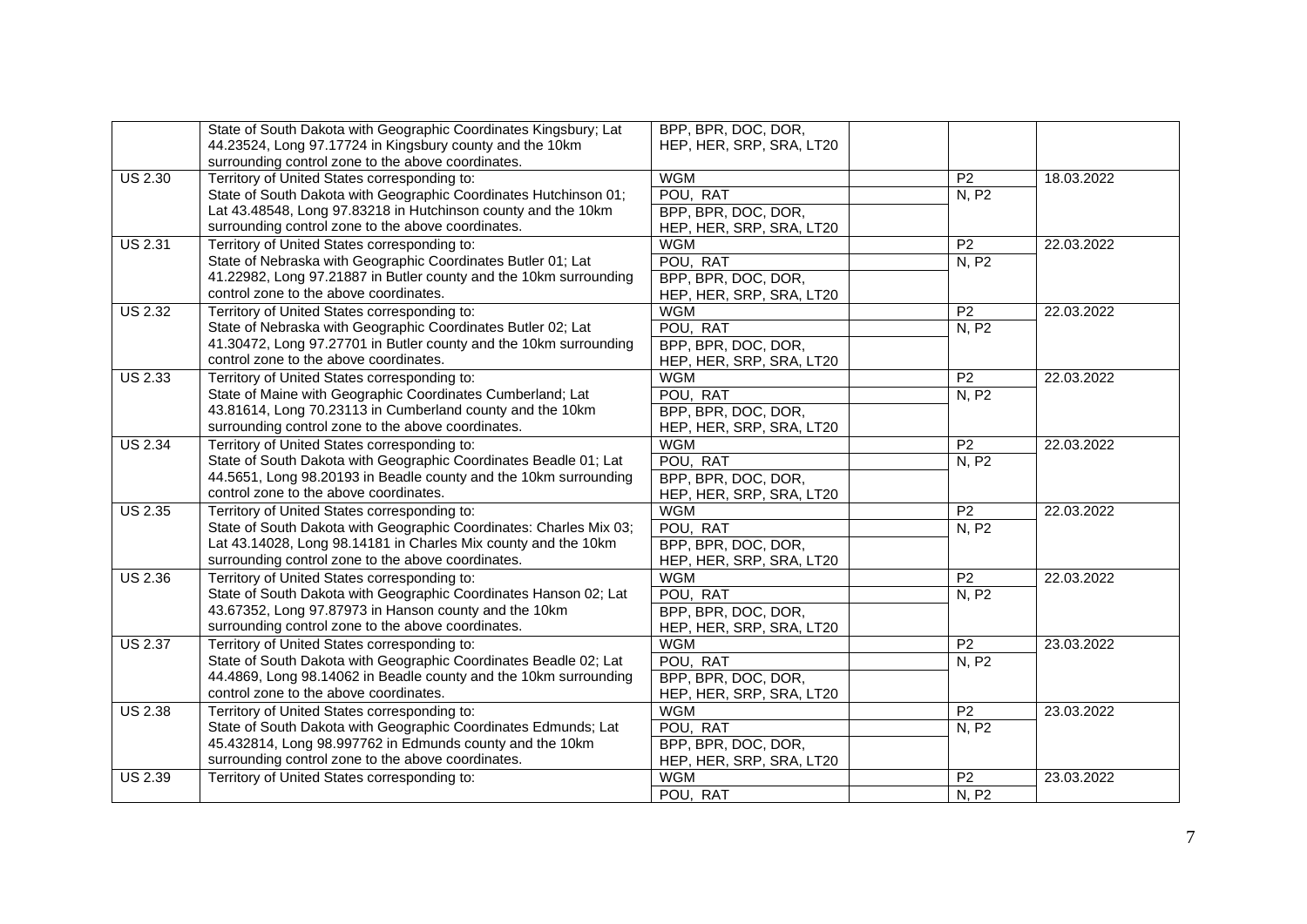|                | State of South Dakota with Geographic Coordinates Kingsbury 02; Lat                                            | BPP, BPR, DOC, DOR,      |                 |            |
|----------------|----------------------------------------------------------------------------------------------------------------|--------------------------|-----------------|------------|
|                | 44.23543, Long 97.17179 in Kingsbury county and the 10km                                                       | HEP, HER, SRP, SRA, LT20 |                 |            |
|                | surrounding control zone to the above coordinates.                                                             |                          |                 |            |
| <b>US 2.40</b> | Territory of United States corresponding to:<br>State of South Dakota with Geographic Coordinates Jerauld; Lat | <b>WGM</b>               | P <sub>2</sub>  | 24.03.2022 |
|                |                                                                                                                | POU, RAT                 | N, P2           |            |
|                | 44.041508, Long 98.88751 in Jerauld county and the 10km                                                        | BPP, BPR, DOC, DOR,      |                 |            |
|                | surrounding control zone to the above coordinates.                                                             | HEP, HER, SRP, SRA, LT20 |                 |            |
| <b>US 2.41</b> | Territory of United States corresponding to:                                                                   | <b>WGM</b>               | P <sub>2</sub>  | 24.03.2022 |
|                | State of Iowa with Geographic Coordinates Buena Vista 03; Lat                                                  | POU, RAT                 | N, P2           |            |
|                | 42.80688, Long 94.96456 in Buena Vista county and the 10km                                                     | BPP, BPR, DOC, DOR,      |                 |            |
|                | surrounding control zone to the above coordinates.                                                             | HEP, HER, SRP, SRA, LT20 |                 |            |
| <b>US 2.42</b> | Territory of United States corresponding to:                                                                   | <b>WGM</b>               | <b>P2</b>       | 25.03.2022 |
|                | State of Iowa with Geographic Coordinates Franklin; Lat 42.8248,                                               | POU, RAT                 | N, P2           |            |
|                | Long 93.33895 in Franklin county and the 10km surrounding control                                              | BPP, BPR, DOC, DOR,      |                 |            |
|                | zone to the above coordinates.                                                                                 | HEP, HER, SRP, SRA, LT20 |                 |            |
| <b>US 2.43</b> | Territory of United States corresponding to:                                                                   | <b>WGM</b>               | $\overline{P2}$ | 25.03.2022 |
|                | State of Minnesota with Geographic Coordinates Meeker 01; Lat                                                  | POU, RAT                 | N, P2           |            |
|                | 45.23844, Long 94.6717 in Meeker county and the 10km surrounding                                               | BPP, BPR, DOC, DOR,      |                 |            |
|                | control zone to the above coordinates.                                                                         | HEP, HER, SRP, SRA, LT20 |                 |            |
| <b>US 2.44</b> | Territory of United States corresponding to:                                                                   | <b>WGM</b>               | P <sub>2</sub>  | 25.03.2022 |
|                | State of Minnesota with Geographic Coordinates Meeker 02; Lat                                                  | POU, RAT                 | N, P2           |            |
|                | 45.48908, Long 94.4462 in Meeker county and the 10km surrounding                                               | BPP, BPR, DOC, DOR,      |                 |            |
|                | control zone to the above coordinates.                                                                         | HEP, HER, SRP, SRA, LT20 |                 |            |
| <b>US 2.45</b> | Territory of United States corresponding to:                                                                   | <b>WGM</b>               | P <sub>2</sub>  | 23.02.2022 |
|                | State of Indiana with Geographic Coordinates Green County 01; Lat                                              | POU, RAT                 | N, P2           |            |
|                | 38.96229, Long 87.03621 in Green County and the 10km surrounding                                               | BPP, BPR, DOC, DOR,      |                 |            |
|                | control zone to the above coordinates.                                                                         | HEP, HER, SRP, SRA, LT20 |                 |            |
| <b>US 2.46</b> | Territory of United States corresponding to:                                                                   | <b>WGM</b>               | P <sub>2</sub>  | 23.02.2022 |
|                | State of Indiana with Geographic Coordinates Green County 02; Lat                                              | POU, RAT                 | N, P2           |            |
|                | 38.95343, Long 86.93811 in Green County and the 10km surrounding                                               | BPP, BPR, DOC, DOR,      |                 |            |
|                | control zone to the above coordinates.                                                                         | HEP, HER, SRP, SRA, LT20 |                 |            |
| <b>US 2.47</b> | Territory of United States corresponding to:                                                                   | <b>WGM</b>               | P <sub>2</sub>  | 25.03.2022 |
|                | State of South Dakota with Geographic Coordinates Hutchinson 02;                                               | POU, RAT                 | N, P2           |            |
|                | Lat 43.49566, Long -97.7965 in Hutchinson County and the 10km                                                  | BPP, BPR, DOC, DOR,      |                 |            |
|                | surrounding control zone to the above coordinates.                                                             | HEP, HER, SRP, SRA, LT20 |                 |            |
| <b>US 2.48</b> | Territory of United States corresponding to:                                                                   | <b>WGM</b>               | P <sub>2</sub>  | 27.03.2022 |
|                | State of South Dakota with Geographic Coordinates Hutchinson 03;                                               | POU, RAT                 | N, P2           |            |
|                | Lat 43.17474, Long -97.64696 in Hutchinson County and the 10km                                                 | BPP, BPR, DOC, DOR,      |                 |            |
|                | surrounding control zone to the above coordinates.                                                             | HEP, HER, SRP, SRA, LT20 |                 |            |
| <b>US 2.49</b> | Territory of United States corresponding to:                                                                   | <b>WGM</b>               | P <sub>2</sub>  | 27.03.2022 |
|                |                                                                                                                | POU, RAT                 | N, P2           |            |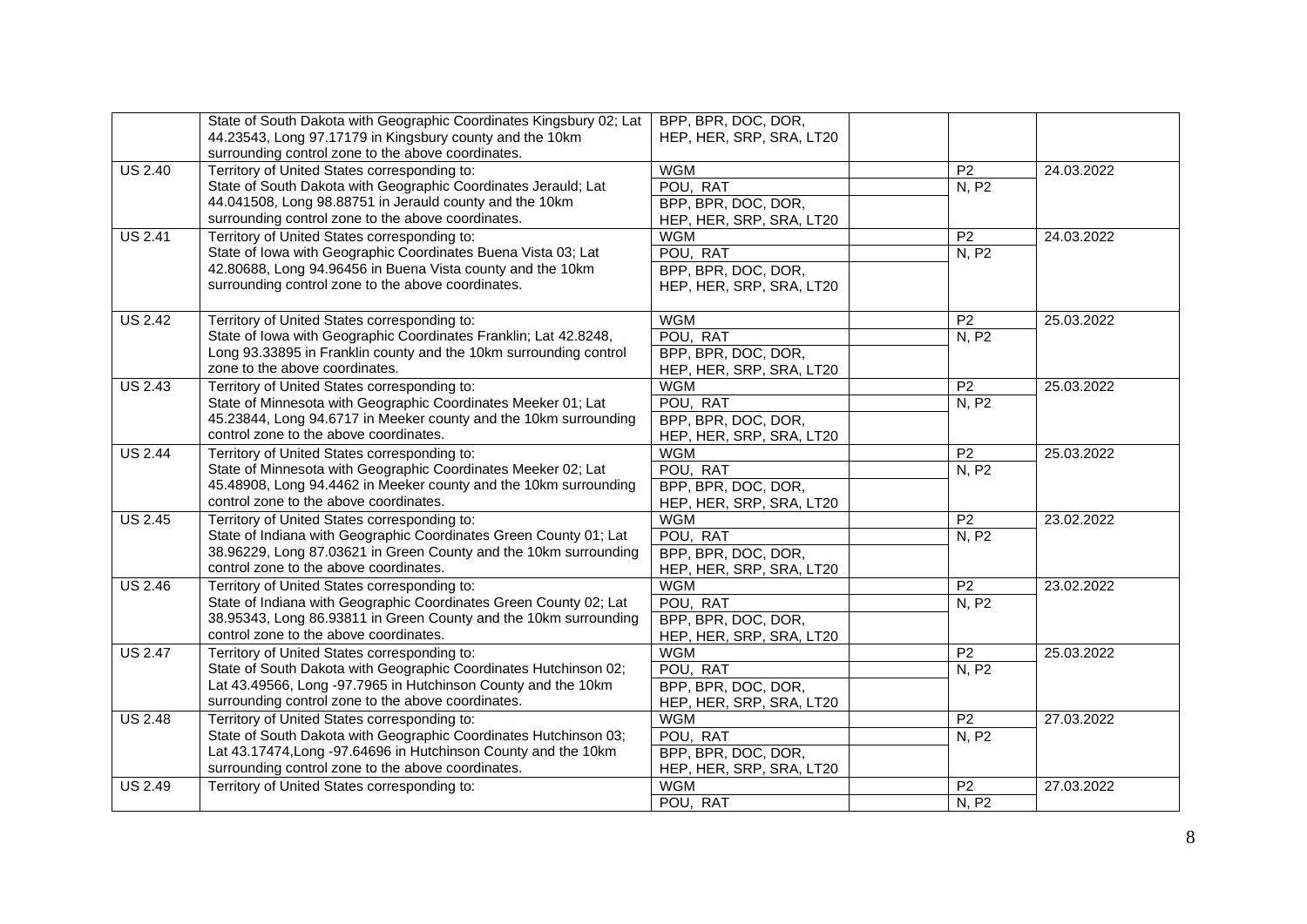|                | State of South Dakota with Geographic Coordinates Clark County; Lat | BPP, BPR, DOC, DOR,      |                 |            |
|----------------|---------------------------------------------------------------------|--------------------------|-----------------|------------|
|                | 44.867931, Long -97.607979 in Clark County and the 10km             | HEP, HER, SRP, SRA, LT20 |                 |            |
|                | surrounding control zone to the above coordinates.                  |                          |                 |            |
| <b>US 2.50</b> | Territory of United States corresponding to:                        | <b>WGM</b>               | $\overline{P2}$ | 27.03.2022 |
|                | State of South Dakota with Geographic Coordinates McPherson         | POU, RAT                 | N, P2           |            |
|                | County; Lat 45.6329, Long -99.50569 in McPherson County and the     | BPP, BPR, DOC, DOR,      |                 |            |
|                | 10km surrounding control zone to the above coordinates.             | HEP, HER, SRP, SRA, LT20 |                 |            |
| <b>US 2.51</b> | Territory of United States corresponding to:                        | <b>WGM</b>               | P <sub>2</sub>  | 29.03.2022 |
|                | State of South Dakota with Geographic Coordinates Bon Homme         | POU, RAT                 | N, P2           |            |
|                | County; Lat 43.09158, Long -97.92793 in Bon Homme County and the    | BPP, BPR, DOC, DOR,      |                 |            |
|                | 10km surrounding control zone to the above coordinates.             | HEP, HER, SRP, SRA, LT20 |                 |            |
| <b>US 2.52</b> | Territory of United States corresponding to:                        | <b>WGM</b>               | P <sub>2</sub>  | 29.03.2022 |
|                | State of South Dakota with Geographic Coordinates Spink County;     | POU, RAT                 | N, P2           |            |
|                | Lat 44.79835, Long -98.28687 in Spink County and the 10km           | BPP, BPR, DOC, DOR,      |                 |            |
|                | surrounding control zone to the above coordinates.                  | HEP, HER, SRP, SRA, LT20 |                 |            |
| <b>US 2.53</b> | Territory of United States corresponding to:                        | <b>WGM</b>               | P <sub>2</sub>  | 23.03.2022 |
|                | State of New York with Geographic Coordinates Suffolk County 01;    | POU, RAT                 | N, P2           |            |
|                | Lat 40.97786, Long -72.30753 in Suffolk County and the 10km         | BPP, BPR, DOC, DOR,      |                 |            |
|                | surrounding control zone to the above coordinates.                  | HEP, HER, SRP, SRA, LT20 |                 |            |
| <b>US 2.54</b> | Territory of United States corresponding to:                        | <b>WGM</b>               | P <sub>2</sub>  | 25.03.2022 |
|                | State of New York with Geographic Coordinates Suffolk County 02;    | POU, RAT                 | N, P2           |            |
|                | Lat 40.83112, Long -72.72774 in Suffolk County and the 10km         | BPP, BPR, DOC, DOR,      |                 |            |
|                | surrounding control zone to the above coordinates.                  | HEP, HER, SRP, SRA, LT20 |                 |            |
|                |                                                                     |                          |                 |            |
| <b>US 2.55</b> | Territory of United States corresponding to:                        | <b>WGM</b>               | $\overline{P2}$ | 28.03.2022 |
|                | State of Iowa with Geographic Coordinates Guthrie County; Lat       | POU, RAT                 | N, P2           |            |
|                | 41.69543, Long 94.52347 in Guthrie County and the 10km              | BPP, BPR, DOC, DOR,      |                 |            |
|                | surrounding control zone to the above coordinates.                  | HEP, HER, SRP, SRA, LT20 |                 |            |
| <b>US 2.56</b> | Territory of United States corresponding to:                        | <b>WGM</b>               | $\overline{P2}$ | 28.03.2022 |
|                | State of Iowa with Geographic Coordinates Hamilton County; Lat      | POU, RAT                 | N, P2           |            |
|                | 42.30106, Long -93.60039 in Hamilton County and the 10km            | BPP, BPR, DOC, DOR,      |                 |            |
|                | surrounding control zone to the above coordinates.                  | HEP, HER, SRP, SRA, LT20 |                 |            |
| <b>US 2.57</b> | Territory of United States corresponding to:                        | <b>WGM</b>               | P <sub>2</sub>  | 30.03.2022 |
|                | State of Iowa with Geographic Coordinates Buena Vista County 04;    | POU, RAT                 | N, P2           |            |
|                | Lat 42.78325, Long -94.93813 in Buena Vista County and the 10km     | BPP, BPR, DOC, DOR,      |                 |            |
|                | surrounding control zone to the above coordinates.                  | HEP, HER, SRP, SRA, LT20 |                 |            |
| <b>US 2.58</b> | Territory of United States corresponding to:                        | <b>WGM</b>               | P <sub>2</sub>  | 29.03.2022 |
|                | State of Minnesota with Geographic Coordinates Kandiyohi County;    | POU, RAT                 | N, P2           |            |
|                | Lat 45.03779, Long -94.99235 in Kandiyohi County and the 10km       | BPP, BPR, DOC, DOR,      |                 |            |
|                | surrounding control zone to the above coordinates.                  | HEP, HER, SRP, SRA, LT20 |                 |            |
| <b>US 2.59</b> | Territory of United States corresponding to:                        | <b>WGM</b>               | P <sub>2</sub>  | 29.03.2022 |
|                |                                                                     | POU, RAT                 | N, P2           |            |
|                |                                                                     |                          |                 |            |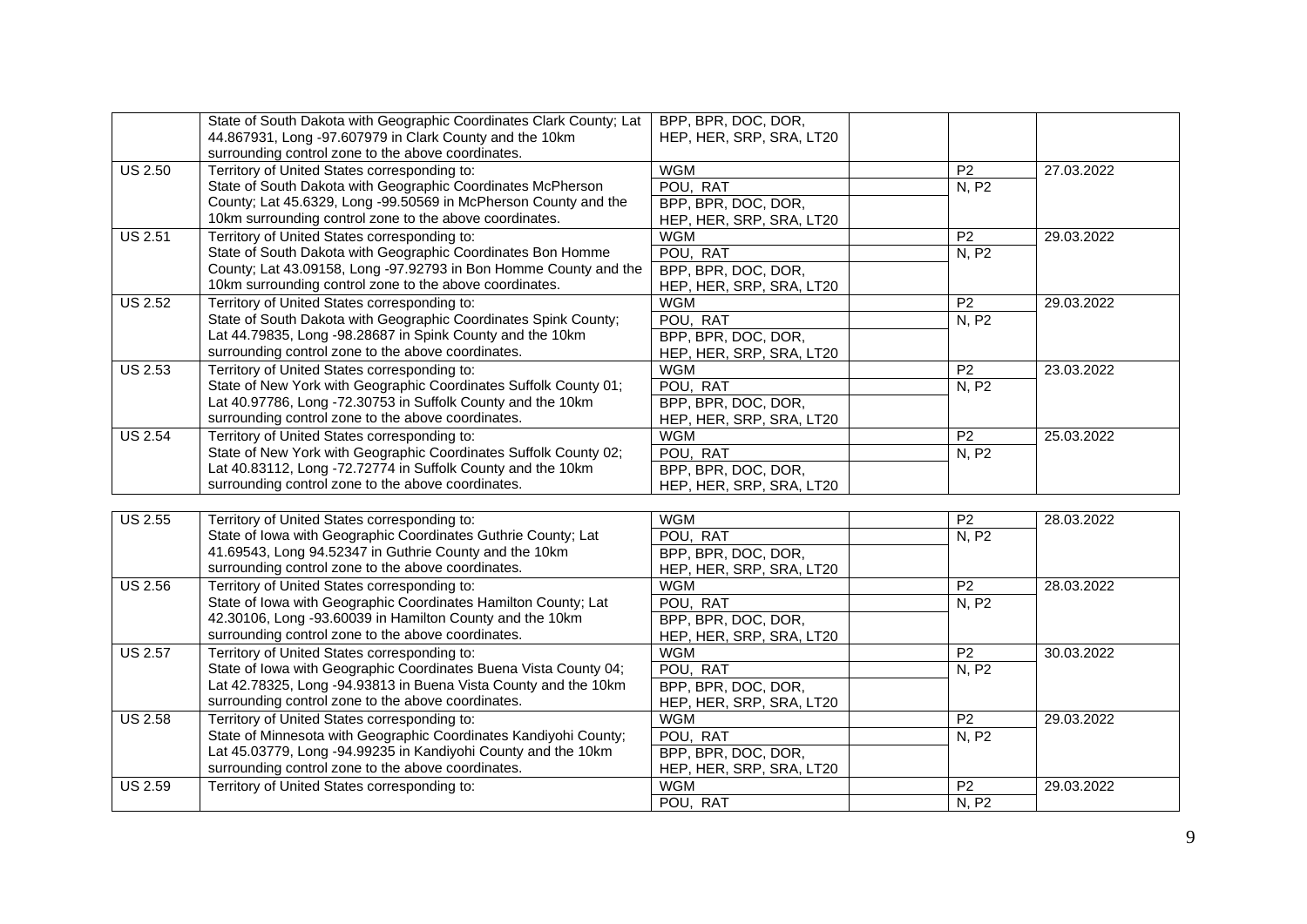|                | State of Minnesota with Geographic Coordinates Lac qui Parle        | BPP, BPR, DOC, DOR,      |                 |            |
|----------------|---------------------------------------------------------------------|--------------------------|-----------------|------------|
|                | County; Lat 44.8779, Long -96.35277 in Lac qui Parle County and the | HEP, HER, SRP, SRA, LT20 |                 |            |
|                | 10km surrounding control zone to the above coordinates.             |                          |                 |            |
| <b>US 2.60</b> | Territory of United States corresponding to:                        | <b>WGM</b>               | P <sub>2</sub>  | 29.03.2022 |
|                | State of North Carolina with Geographic Coordinates Johnston        | POU, RAT                 | N, P2           |            |
|                | County 01; Lat 35.34171, Long -78.28468 in Johnston County and the  | BPP, BPR, DOC, DOR,      |                 |            |
|                | 10km surrounding control zone to the above coordinates.             | HEP, HER, SRP, SRA, LT20 |                 |            |
|                |                                                                     |                          |                 |            |
| <b>US 2.61</b> | Territory of United States corresponding to:                        | <b>WGM</b>               | P <sub>2</sub>  | 29.03.2022 |
|                | State of South Dakota with Geographic Coordinates Edmunds County    | POU, RAT                 | N, P2           |            |
|                | 02; Lat 45.432814, Long -98.997762 in Edmunds County and the        | BPP, BPR, DOC, DOR,      |                 |            |
|                | 10km surrounding control zone to the above coordinates.             | HEP, HER, SRP, SRA, LT20 |                 |            |
| <b>US 2.62</b> | Territory of United States corresponding to:                        | <b>WGM</b>               | $\overline{P2}$ | 30.03.2022 |
|                | State of South Dakota with Geographic Coordinates Brule County; Lat | POU, RAT                 | N, P2           |            |
|                | 43.6473, Long -98.88086 in Brule County and the 10km surrounding    |                          |                 |            |
|                |                                                                     | BPP, BPR, DOC, DOR,      |                 |            |
|                | control zone to the above coordinates.                              | HEP, HER, SRP, SRA, LT20 |                 |            |
| <b>US 2.63</b> | Territory of United States corresponding to:                        | <b>WGM</b>               | $\overline{P2}$ | 29.03.2022 |
|                | State of New York with Geographic Coordinates Monroe County; Lat    |                          |                 |            |
|                | 43.28208, Long -77.86718 in Monroe County and the 10km              | POU, RAT                 | N, P2           |            |
|                | surrounding control zone to the above coordinates.                  | BPP, BPR, DOC, DOR,      |                 |            |
|                |                                                                     | HEP, HER, SRP, SRA, LT20 |                 |            |
| <b>US 2.64</b> | Territory of United States corresponding to:                        | <b>WGM</b>               | P <sub>2</sub>  | 29.03.2022 |
|                | State of North Dakota with Geographic Coordinates Kidder County;    | POU, RAT                 | N, P2           |            |
|                | Lat 46.81522, Long -99.97644 in Kidder County and the 10km          | BPP, BPR, DOC, DOR,      |                 |            |
|                | surrounding control zone to the above coordinates.                  | HEP, HER, SRP, SRA, LT20 |                 |            |
| <b>US 2.65</b> | Territory of United States corresponding to:                        | <b>WGM</b>               | P <sub>2</sub>  | 31.03.2022 |
|                | State of Iowa with Geographic Coordinates Cherokee County; Lat      | POU, RAT                 | N, P2           |            |
|                | 42.63553, Long -95.41943 in Cherokee County and the 10km            | BPP, BPR, DOC, DOR,      |                 |            |
|                | surrounding control zone to the above coordinates.                  | HEP, HER, SRP, SRA, LT20 |                 |            |
| <b>US 2.66</b> | Territory of United States corresponding to:                        | <b>WGM</b>               | P <sub>2</sub>  | 31.03.2022 |
|                | State of Iowa with Geographic Coordinates Osceola County; Lat       | POU, RAT                 | N, P2           |            |
|                | 43.35191, Long -95.44358 in Osceola County and the 10km             | BPP, BPR, DOC, DOR,      |                 |            |
|                | surrounding control zone to the above coordinates.                  | HEP, HER, SRP, SRA, LT20 |                 |            |
| <b>US 2.67</b> | Territory of United States corresponding to:                        | <b>WGM</b>               | P <sub>2</sub>  | 02.04.2022 |
|                | State of Iowa with Geographic Coordinates Humboldt County; Lat      | POU, RAT                 | N, P2           |            |
|                | 42.68969, Long -94.36575 in Humboldt County and the 10km            | BPP, BPR, DOC, DOR,      |                 |            |
|                | surrounding control zone to the above coordinates.                  | HEP, HER, SRP, SRA, LT20 |                 |            |
|                |                                                                     |                          | P <sub>2</sub>  |            |
| <b>US 2.68</b> | Territory of United States corresponding to:                        | <b>WGM</b>               |                 | 02.04.2022 |
|                | State of Iowa with Geographic Coordinates Sac County; Lat           | POU, RAT                 | N, P2           |            |
|                | 42.50356, Long -95.0866 in Sac County and the 10km surrounding      | BPP, BPR, DOC, DOR,      |                 |            |
|                | control zone to the above coordinates.                              | HEP, HER, SRP, SRA, LT20 |                 |            |
| <b>US 2.69</b> | Territory of United States corresponding to:                        | <b>WGM</b>               | P <sub>2</sub>  | 31.03.2022 |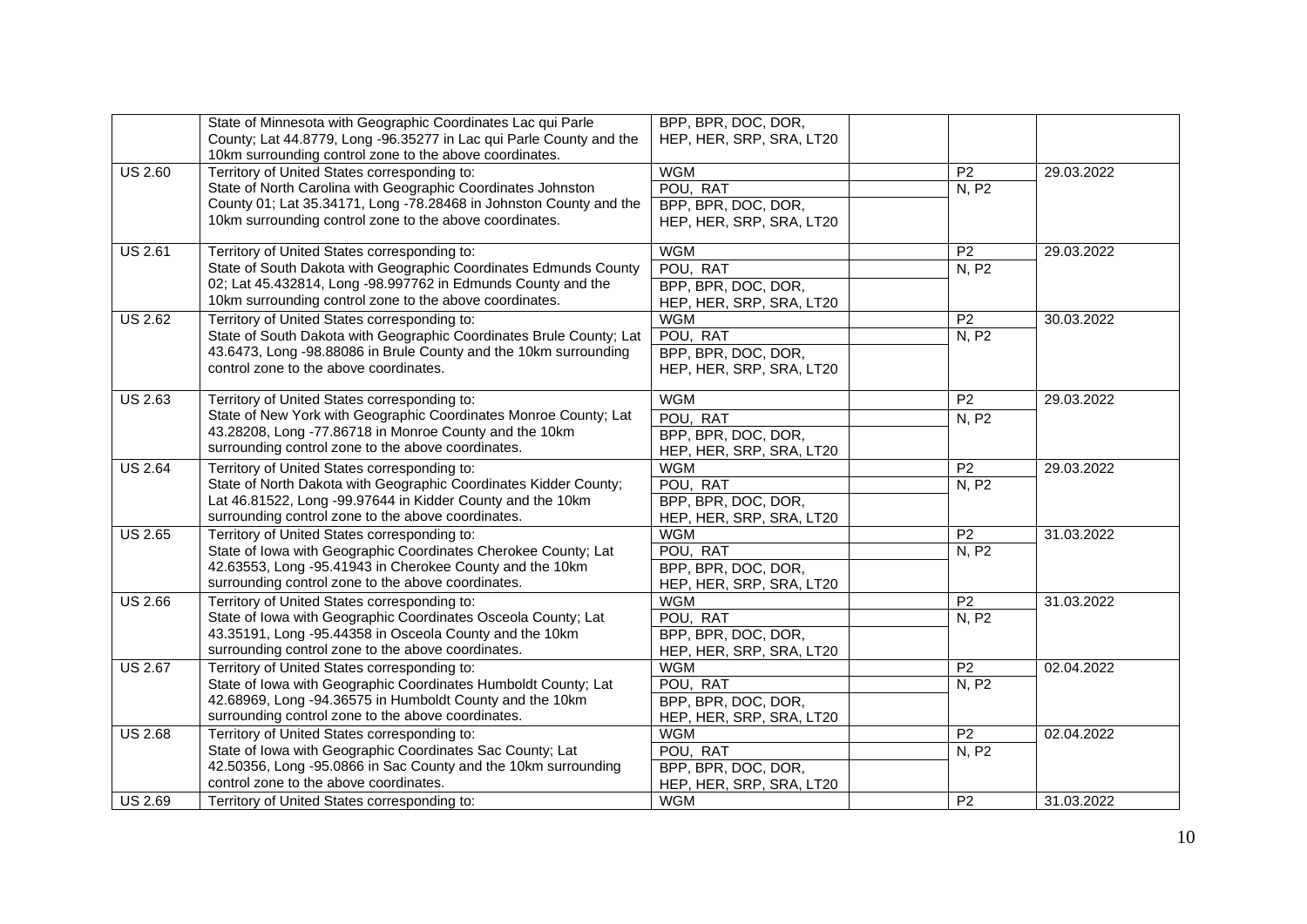|                | State of Minnesota with Geographic Coordinates Morrison County;     | POU, RAT                 | N, P2           |            |
|----------------|---------------------------------------------------------------------|--------------------------|-----------------|------------|
|                | Lat: 45.94018, Long: -94.17944 in Morrison County and the 10km      | BPP, BPR, DOC, DOR,      |                 |            |
|                | surrounding control zone to the above coordinates.                  | HEP, HER, SRP, SRA, LT20 |                 |            |
| <b>US 2.70</b> | Territory of United States corresponding to:                        | <b>WGM</b>               | P <sub>2</sub>  | 02.04.2022 |
|                | State of Minnesota with Geographic Coordinates Stearns County; Lat: | POU, RAT                 | N, P2           |            |
|                | 45.66566, Long: -94.89652 in Stearns County and the 10km            | BPP, BPR, DOC, DOR,      |                 |            |
|                | surrounding control zone to the above coordinates.                  | HEP, HER, SRP, SRA, LT20 |                 |            |
| <b>US 2.71</b> | Territory of United States corresponding to:                        | <b>WGM</b>               | P <sub>2</sub>  | 03.04.2022 |
|                | State of Minnesota with Geographic Coordinates Dodge County; Lat:   | POU, RAT                 | N, P2           |            |
|                | 44.00788, Long: -92.915 in Dodge County and the 10km surrounding    | BPP, BPR, DOC, DOR,      |                 |            |
|                | control zone to the above coordinates.                              | HEP, HER, SRP, SRA, LT20 |                 |            |
| <b>US 2.72</b> | Territory of United States corresponding to:                        | <b>WGM</b>               | P <sub>2</sub>  | 03.04.2022 |
|                | State of Minnesota with Geographic Coordinates Le Sueur County;     | POU, RAT                 | N, P2           |            |
|                | Lat: 44.34257, Long: -93.77353 in Le Sueur County and the 10km      | BPP, BPR, DOC, DOR,      |                 |            |
|                | surrounding control zone to the above coordinates.                  | HEP, HER, SRP, SRA, LT20 |                 |            |
| <b>US 2.73</b> | Territory of United States corresponding to:                        | <b>WGM</b>               | P <sub>2</sub>  | 02.04.2022 |
|                | State of North Carolina with Geographic Coordinates Johnston        | POU, RAT                 | N, P2           |            |
|                | County 02; Lat 35.3366, Long -78.271 in Johnston County and the     | BPP, BPR, DOC, DOR,      |                 |            |
|                | 10km surrounding control zone to the above coordinates.             | HEP, HER, SRP, SRA, LT20 |                 |            |
| <b>US 2.74</b> | Territory of United States corresponding to:                        | <b>WGM</b>               | P <sub>2</sub>  | 02.04.2022 |
|                | State of North Carolina with Geographic Coordinates Johnston        | POU, RAT                 | N, P2           |            |
|                | County 03; Lat 35.3401, Long -78.2673 in Johnston County and the    | BPP, BPR, DOC, DOR,      |                 |            |
|                | 10km surrounding control zone to the above coordinates.             | HEP, HER, SRP, SRA, LT20 |                 |            |
| <b>US 2.75</b> | Territory of United States corresponding to:                        | <b>WGM</b>               | P <sub>2</sub>  | 02.04.2022 |
|                | State of North Carolina with Geographic Coordinates Wayne County;   | POU, RAT                 | N, P2           |            |
|                | Lat 35.309, Long -78.2075 in Wayne County and the 10km              | BPP, BPR, DOC, DOR,      |                 |            |
|                | surrounding control zone to the above coordinates.                  | HEP, HER, SRP, SRA, LT20 |                 |            |
| <b>US 2.76</b> | Territory of United States corresponding to:                        | <b>WGM</b>               | P <sub>2</sub>  | 31.03.2022 |
|                | State of North Dakota with Geographic Coordinates Dickey County     | POU, RAT                 | <b>N, P2</b>    |            |
|                | 01; Lat 45.99482, Long -98.4065 in Dickey County and the 10km       | BPP, BPR, DOC, DOR,      |                 |            |
|                | surrounding control zone to the above coordinates.                  | HEP, HER, SRP, SRA, LT20 |                 |            |
| <b>US 2.77</b> | Territory of United States corresponding to:                        | <b>WGM</b>               | P <sub>2</sub>  | 01.04.2022 |
|                | State of North Dakota with Geographic Coordinates Dickey County     | POU, RAT                 | N, P2           |            |
|                | 02; Lat 46.07272, Long -98.44051 in Dickey County and the 10km      | BPP, BPR, DOC, DOR,      |                 |            |
|                | surrounding control zone to the above coordinates.                  | HEP, HER, SRP, SRA, LT20 |                 |            |
| <b>US 2.78</b> | Territory of United States corresponding to:                        | <b>WGM</b>               | P2              | 02.04.2022 |
|                | State of North Dakota with Geographic Coordinates LaMoure County;   | POU, RAT                 | N, P2           |            |
|                | Lat 46.34101, Long -98.40118 in LaMoure County and the 10km         | BPP, BPR, DOC, DOR,      |                 |            |
|                | surrounding control zone to the above coordinates.                  | HEP, HER, SRP, SRA, LT20 |                 |            |
| <b>US 2.79</b> | Territory of United States corresponding to:                        | <b>WGM</b>               | $\overline{P2}$ | 31.03.2022 |
|                |                                                                     | POU, RAT                 | N, P2           |            |
|                |                                                                     |                          |                 |            |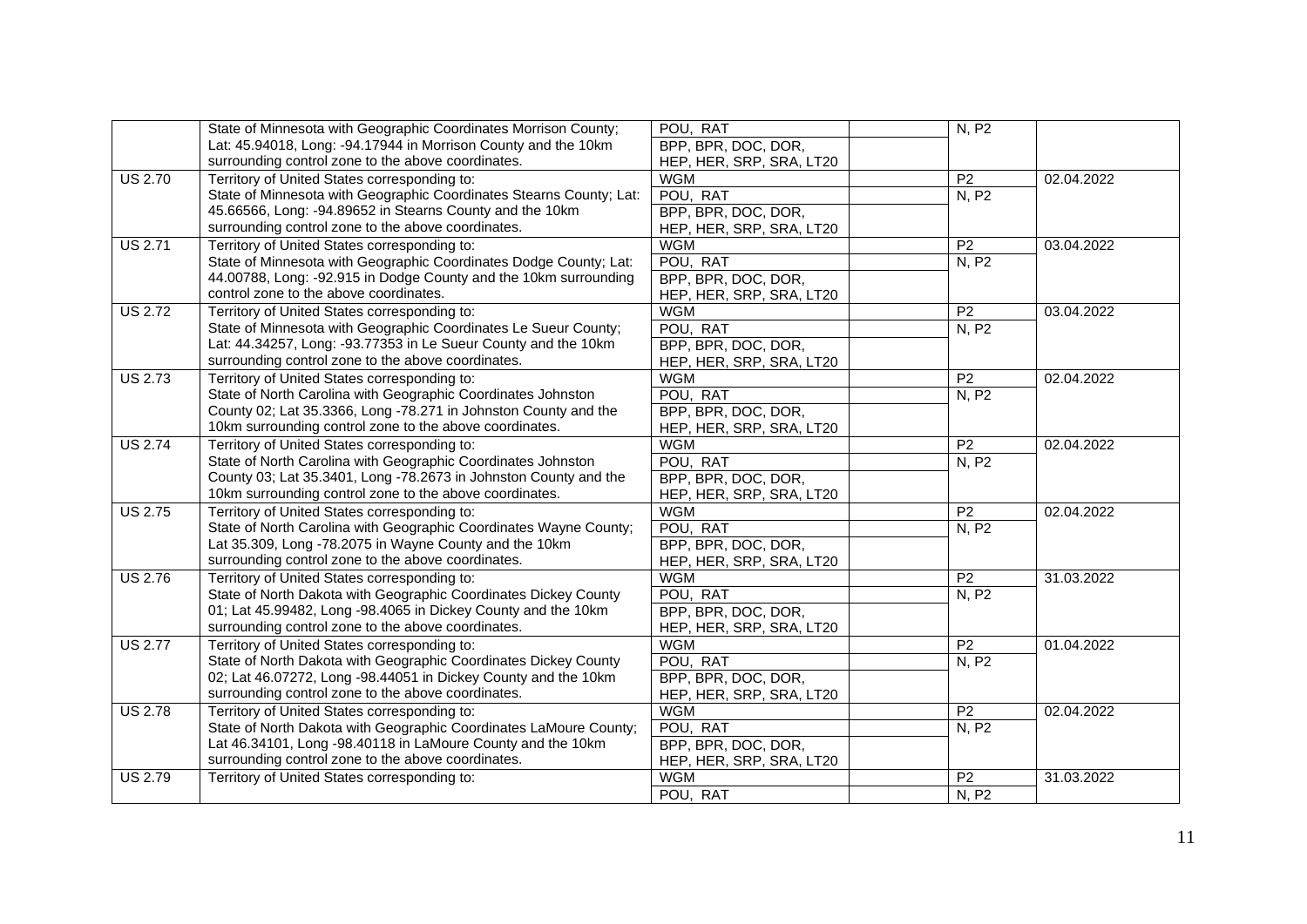|                | State of South Dakota with Geographic Coordinates McPherson        | BPP, BPR, DOC, DOR,      |                 |            |
|----------------|--------------------------------------------------------------------|--------------------------|-----------------|------------|
|                | County 02; Lat 45.60477, Long -99.09477 in McPherson County and    | HEP, HER, SRP, SRA, LT20 |                 |            |
|                | the 10km surrounding control zone to the above coordinates.        |                          |                 |            |
| <b>US 2.80</b> | Territory of United States corresponding to:                       | <b>WGM</b>               | P <sub>2</sub>  | 01.04.2022 |
|                | State of South Dakota with Geographic Coordinates Edmunds County   | POU, RAT                 | N, P2           |            |
|                | 03; Lat: 45.53552, Long: -99.02314 in Edmunds County and the 10km  | BPP, BPR, DOC, DOR,      |                 |            |
|                | surrounding control zone to the above coordinates.                 | HEP, HER, SRP, SRA, LT20 |                 |            |
| <b>US 2.81</b> | Territory of United States corresponding to:                       | <b>WGM</b>               | P <sub>2</sub>  | 01.04.2022 |
|                | State of South Dakota with Geographic Coordinates Charles Mix      | POU, RAT                 | N, P2           |            |
|                | County 04; Lat 43.40389, Long -98.87972 in Charles Mix County and  | BPP, BPR, DOC, DOR,      |                 |            |
|                | the 10km surrounding control zone to the above coordinates.        | HEP, HER, SRP, SRA, LT20 |                 |            |
| <b>US 2.82</b> | Territory of United States corresponding to:                       | <b>WGM</b>               | P <sub>2</sub>  | 02.04.2022 |
|                | State of South Dakota with Geographic Coordinates Spink County 02; | POU, RAT                 | N, P2           |            |
|                | Lat 44.73844, Long -98.05 in Spink County and the 10km surrounding | BPP, BPR, DOC, DOR,      |                 |            |
|                | control zone to the above coordinates.                             | HEP, HER, SRP, SRA, LT20 |                 |            |
| <b>US 2.83</b> | Territory of United States corresponding to:                       | <b>WGM</b>               | P <sub>2</sub>  | 02.04.2022 |
|                | State of South Dakota with Geographic Coordinates Lake County; Lat | POU, RAT                 | N, P2           |            |
|                | 43.87065, Long -97.08897 in Lake County and the 10km surrounding   | BPP, BPR, DOC, DOR,      |                 |            |
|                | control zone to the above coordinates.                             | HEP, HER, SRP, SRA, LT20 |                 |            |
| <b>US 2.84</b> | Territory of United States corresponding to:                       | <b>WGM</b>               | P <sub>2</sub>  | 02.04.2022 |
|                | State of Texas with Geographic Coordinates Erath County; Lat       | POU, RAT                 | N, P2           |            |
|                | 32.49275, Long -98.41864 in Erath County and the 10km surrounding  | BPP, BPR, DOC, DOR,      |                 |            |
|                | control zone to the above coordinates.                             | HEP, HER, SRP, SRA, LT20 |                 |            |
| <b>US 2.85</b> | Territory of United States corresponding to:                       | <b>WGM</b>               | P <sub>2</sub>  | 08.04.22   |
|                | State of Indiana with Geographic Coordinates Elkhart County; Lat:  | POU, RAT                 | N, P2           |            |
|                | 41.65192, Long: -85.78174 in Elkhart County and the 10km           | BPP, BPR, DOC, DOR,      |                 |            |
|                | surrounding control zone to the above coordinates.                 | HEP, HER, SRP, SRA, LT20 |                 |            |
| <b>US 2.86</b> | Territory of United States corresponding to:                       | <b>WGM</b>               | P <sub>2</sub>  | 04.04.22   |
|                | State of Iowa with Geographic Coordinates Hamilton County 02; Lat: | POU, RAT                 | N, P2           |            |
|                | 42.30325, Long: -93.60098 in Hamilton County and the 10km          | BPP, BPR, DOC, DOR,      |                 |            |
|                | surrounding control zone to the above coordinates.                 | HEP, HER, SRP, SRA, LT20 |                 |            |
| <b>US 2.87</b> | Territory of United States corresponding to:                       | <b>WGM</b>               | P <sub>2</sub>  | 05.04.22   |
|                | State of Iowa with Geographic Coordinates Hardin County; Lat:      | POU, RAT                 | <b>N, P2</b>    |            |
|                | 42.31033, Long: -93.41351 in Hardin County and the 10km            | BPP, BPR, DOC, DOR,      |                 |            |
|                | surrounding control zone to the above coordinates.                 | HEP, HER, SRP, SRA, LT20 |                 |            |
| <b>US 2.88</b> | Territory of United States corresponding to:                       | <b>WGM</b>               | P2              | 03.04.22   |
|                | State of Minnesota with Geographic Coordinates Becker County; Lat: | POU, RAT                 | N, P2           |            |
|                | 46.80443, Long: -95.93032 in Becker County and the 10km            | BPP, BPR, DOC, DOR,      |                 |            |
|                | surrounding control zone to the above coordinates.                 | HEP, HER, SRP, SRA, LT20 |                 |            |
| <b>US 2.89</b> | Territory of United States corresponding to:                       | <b>WGM</b>               | $\overline{P2}$ | 03.04.22   |
|                |                                                                    | POU, RAT                 | N, P2           |            |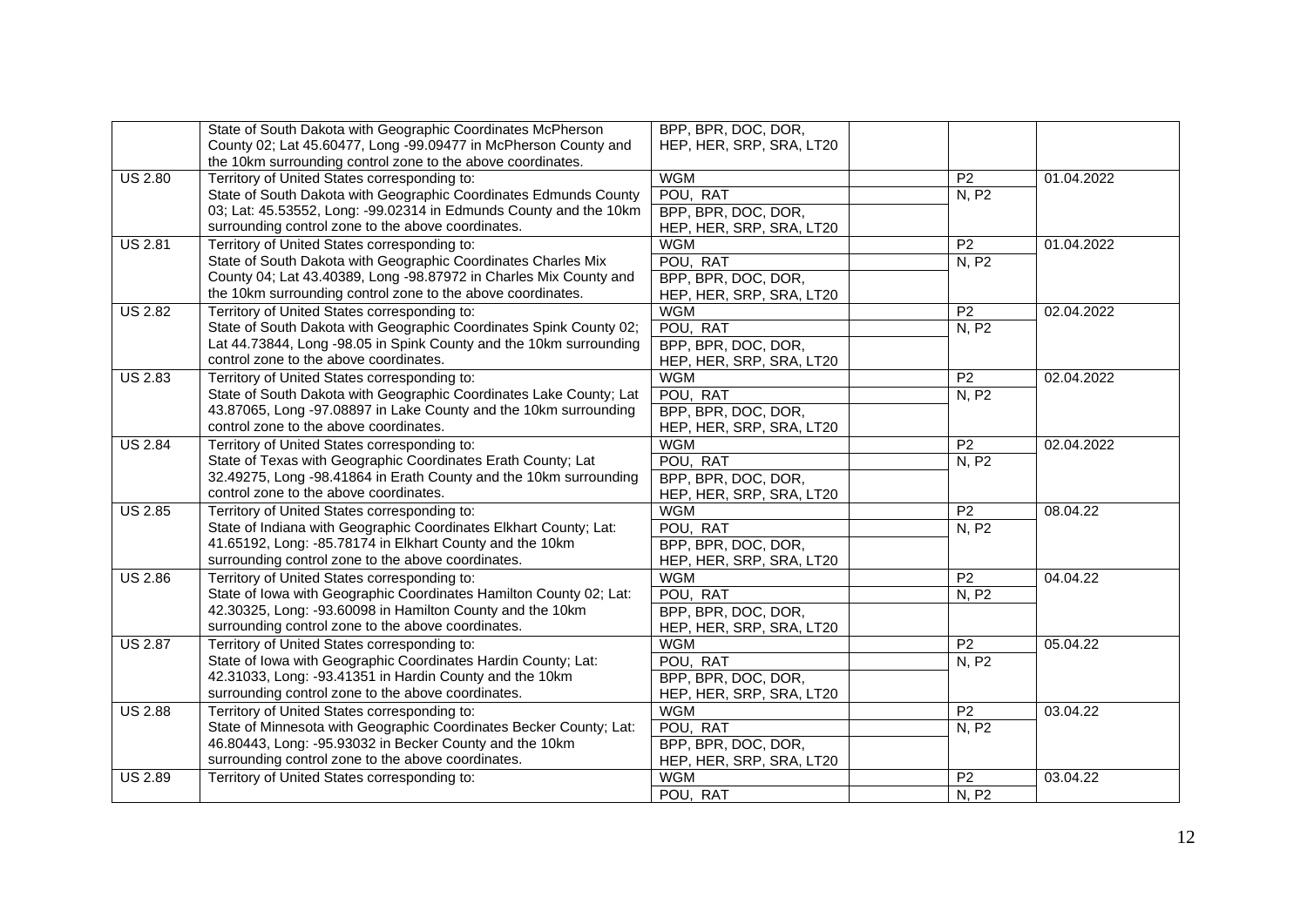|                | State of Minnesota with Geographic Coordinates Kandiyohi County    | BPP, BPR, DOC, DOR,      |                 |          |
|----------------|--------------------------------------------------------------------|--------------------------|-----------------|----------|
|                | 02; Lat 45.01414, Long -94.99213 in Kandiyohi County and the 10km  | HEP, HER, SRP, SRA, LT20 |                 |          |
|                | surrounding control zone to the above coordinates.                 |                          |                 |          |
| <b>US 2.90</b> | Territory of United States corresponding to:                       | <b>WGM</b>               | P <sub>2</sub>  | 03.04.22 |
|                | State of Minnesota with Geographic Coordinates Kandiyohi County    | POU, RAT                 | N, P2           |          |
|                | 03; Lat 45.15338, Long -95.19828 in Kandiyohi County and the 10km  | BPP, BPR, DOC, DOR,      |                 |          |
|                | surrounding control zone to the above coordinates.                 | HEP, HER, SRP, SRA, LT20 |                 |          |
| <b>US 2.91</b> | Territory of United States corresponding to:                       | <b>WGM</b>               | $\overline{P2}$ | 04.04.22 |
|                | State of Minnesota with Geographic Coordinates Kandiyohi County    | POU, RAT                 | N, P2           |          |
|                | 04; Lat 45.15419, Long -95.2037 in Kandiyohi County and the 10km   | BPP, BPR, DOC, DOR,      |                 |          |
|                | surrounding control zone to the above coordinates.                 | HEP, HER, SRP, SRA, LT20 |                 |          |
| <b>US 2.92</b> | Territory of United States corresponding to:                       | <b>WGM</b>               | $\overline{P2}$ | 04.04.22 |
|                | State of Minnesota with Geographic Coordinates Morrison County 02; | POU, RAT                 | N, P2           |          |
|                | Lat: 45.9773, Long: -94.54938 in Morrison County and the 10km      | BPP, BPR, DOC, DOR,      |                 |          |
|                | surrounding control zone to the above coordinates.                 | HEP, HER, SRP, SRA, LT20 |                 |          |
| <b>US 2.93</b> | Territory of United States corresponding to:                       | <b>WGM</b>               | P <sub>2</sub>  | 05.04.22 |
|                | State of Minnesota with Geographic Coordinates Morrison County 03; | POU, RAT                 | N, P2           |          |
|                | Lat: 45.94143, Long: -94.63204 in Morrison County and the 10km     | BPP, BPR, DOC, DOR,      |                 |          |
|                | surrounding control zone to the above coordinates.                 | HEP, HER, SRP, SRA, LT20 |                 |          |
| <b>US 2.94</b> | Territory of United States corresponding to:                       | <b>WGM</b>               | $\overline{P2}$ | 05.04.22 |
|                | State of Minnesota with Geographic Coordinates Morrison County 04; | POU, RAT                 | N, P2           |          |
|                | Lat: 45.96182, Long: -94.56492 in Morrison County and the 10km     | BPP, BPR, DOC, DOR,      |                 |          |
|                | surrounding control zone to the above coordinates.                 | HEP, HER, SRP, SRA, LT20 |                 |          |
| <b>US 2.95</b> | Territory of United States corresponding to:                       | <b>WGM</b>               | P <sub>2</sub>  | 05.04.22 |
|                | State of Minnesota with Geographic Coordinates Big Stone County;   | POU, RAT                 | N, P2           |          |
|                | Lat: 45.52905, Long: -96.47254 in Big Stone County and the 10km    | BPP, BPR, DOC, DOR,      |                 |          |
|                | surrounding control zone to the above coordinates.                 | HEP, HER, SRP, SRA, LT20 |                 |          |
| <b>US 2.96</b> | Territory of United States corresponding to:                       | <b>WGM</b>               | P <sub>2</sub>  | 05.04.22 |
|                | State of Minnesota with Geographic Coordinates Waseca County 01;   | POU, RAT                 | N, P2           |          |
|                | Lat: 43.94643, Long: -93.52686 in Waseca County and the 10km       | BPP, BPR, DOC, DOR,      |                 |          |
|                | surrounding control zone to the above coordinates.                 | HEP, HER, SRP, SRA, LT20 |                 |          |
| <b>US 2.97</b> | Territory of United States corresponding to:                       | <b>WGM</b>               | P <sub>2</sub>  | 05.04.22 |
|                | State of Minnesota with Geographic Coordinates Stearns County 04;  | POU, RAT                 | <b>N, P2</b>    |          |
|                | Lat: 45.59542, Long: -94.75626 in Stearns County and the 10km      | BPP, BPR, DOC, DOR,      |                 |          |
|                | surrounding control zone to the above coordinates.                 | HEP, HER, SRP, SRA, LT20 |                 |          |
| <b>US 2.98</b> | Territory of United States corresponding to:                       | <b>WGM</b>               | P2              | 05.04.22 |
|                | State of Minnesota with Geographic Coordinates Meeker County 03;   | POU, RAT                 | N, P2           |          |
|                | Lat 45.20241, Long -94.38609 in Meeker County and the 10km         | BPP, BPR, DOC, DOR,      |                 |          |
|                | surrounding control zone to the above coordinates.                 | HEP, HER, SRP, SRA, LT20 |                 |          |
| <b>US 2.99</b> | Territory of United States corresponding to:                       | <b>WGM</b>               | P <sub>2</sub>  | 06.04.22 |
|                |                                                                    | POU, RAT                 | N, P2           |          |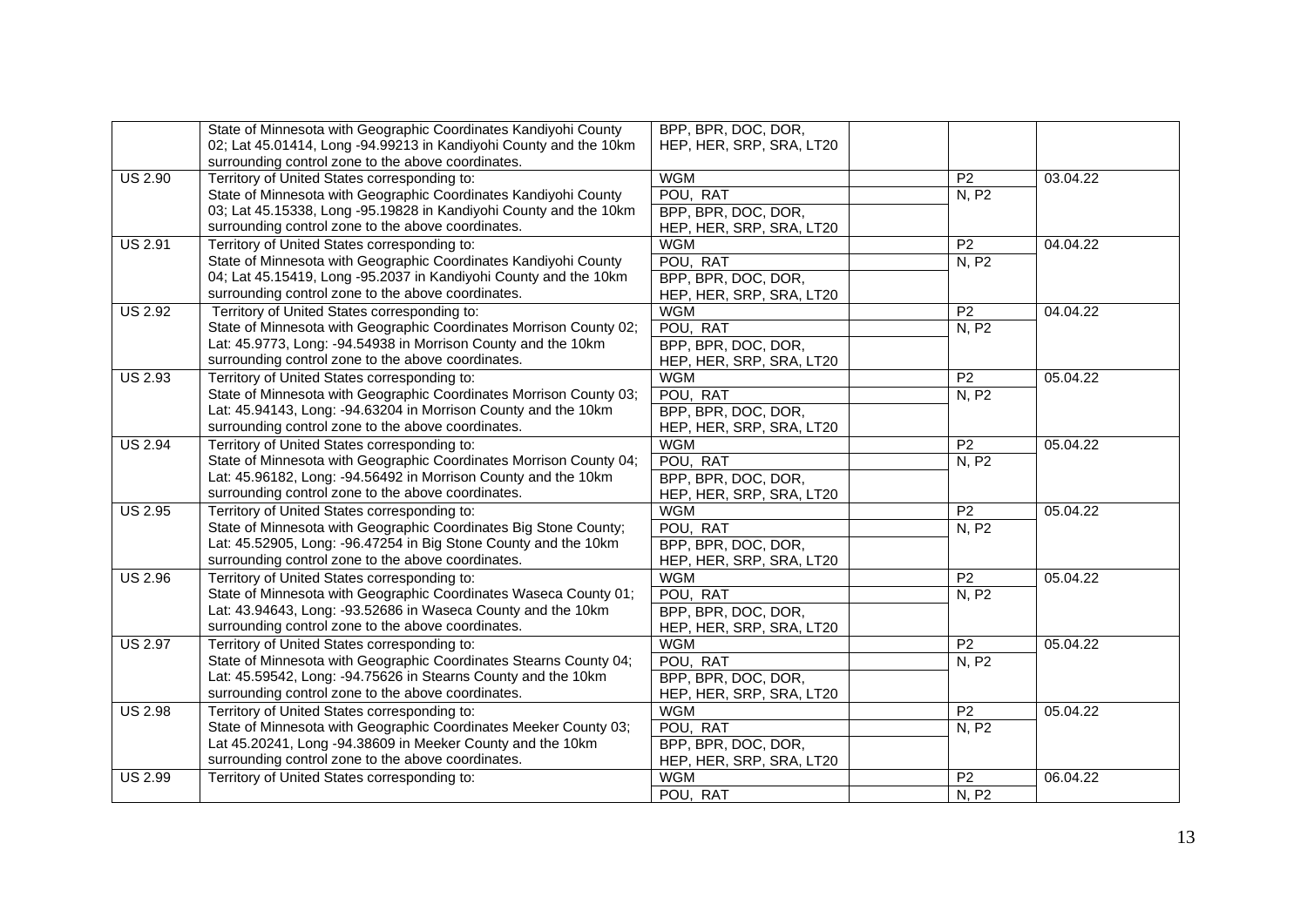|                 | State of Minnesota with Geographic Coordinates Waseca County 02;     | BPP, BPR, DOC, DOR,      |                 |          |
|-----------------|----------------------------------------------------------------------|--------------------------|-----------------|----------|
|                 | Lat: 43.94641, Long: -93.52625 in Waseca County and the 10km         | HEP, HER, SRP, SRA, LT20 |                 |          |
|                 | surrounding control zone to the above coordinates.                   |                          |                 |          |
| <b>US 2.100</b> | Territory of United States corresponding to:                         | <b>WGM</b>               | P <sub>2</sub>  | 07.04.22 |
|                 | State of Minnesota with Geographic Coordinates Kandiyohi County      | POU, RAT                 | N, P2           |          |
|                 | 05; Lat: 45.16264, Long: -95.23698 in Kandiyohi County and the       | BPP, BPR, DOC, DOR,      |                 |          |
|                 | 10km surrounding control zone to the above coordinates.              | HEP, HER, SRP, SRA, LT20 |                 |          |
| <b>US 2.101</b> | Territory of United States corresponding to:                         | <b>WGM</b>               | P <sub>2</sub>  | 08.04.22 |
|                 | State of Minnesota with Geographic Coordinates Otter Tail County;    | POU, RAT                 | N, P2           |          |
|                 | Lat: 46.45804, Long: -95.49173 in Otter Tail County and the 10km     | BPP, BPR, DOC, DOR,      |                 |          |
|                 | surrounding control zone to the above coordinates.                   | HEP, HER, SRP, SRA, LT20 |                 |          |
| <b>US 2.102</b> | Territory of United States corresponding to:                         | <b>WGM</b>               | P <sub>2</sub>  | 08.04.22 |
|                 | State of Minnesota with Geographic Coordinates Renville County; Lat: | POU, RAT                 | N, P2           |          |
|                 | 44.63871, Long: -95.07531 in Renville County and the 10km            | BPP, BPR, DOC, DOR,      |                 |          |
|                 | surrounding control zone to the above coordinates.                   | HEP, HER, SRP, SRA, LT20 |                 |          |
| <b>US 2.103</b> | Territory of United States corresponding to:                         | <b>WGM</b>               | P <sub>2</sub>  | 07.04.22 |
|                 | State of Montana with Geographic Coordinates Cascade County; Lat:    | POU, RAT                 | N, P2           |          |
|                 | 47.44016, Long: -111.82529 in Cascade County and the 10km            | BPP, BPR, DOC, DOR,      |                 |          |
|                 | surrounding control zone to the above coordinates.                   | HEP, HER, SRP, SRA, LT20 |                 |          |
| <b>US 2.104</b> | Territory of United States corresponding to:                         | <b>WGM</b>               | P <sub>2</sub>  | 05.04.22 |
|                 | State of New York with Geographic Coordinates Orleans County; Lat:   | POU, RAT                 | N, P2           |          |
|                 | 43.14904, Long: -78.03915 in Orleans County and the 10km             | BPP, BPR, DOC, DOR,      |                 |          |
|                 | surrounding control zone to the above coordinates.                   | HEP, HER, SRP, SRA, LT20 |                 |          |
| <b>US 2.105</b> | Territory of United States corresponding to:                         | <b>WGM</b>               | P <sub>2</sub>  | 05.04.22 |
|                 | State of North Carolina with Geographic Coordinates Wayne County     | POU, RAT                 | N, P2           |          |
|                 | 02; Lat: 35.26934, Long: -78.08801 in Wayne County and the 10km      | BPP, BPR, DOC, DOR,      |                 |          |
|                 | surrounding control zone to the above coordinates.                   | HEP, HER, SRP, SRA, LT20 |                 |          |
| <b>US 2.106</b> | Territory of United States corresponding to:                         | <b>WGM</b>               | P <sub>2</sub>  | 06.04.22 |
|                 | State of North Carolina with Geographic Coordinates Wayne County     | POU, RAT                 | N, P2           |          |
|                 | 03; Lat: 35.24177, Long: -78.19876 in Wayne County and the 10km      | BPP, BPR, DOC, DOR,      |                 |          |
|                 | surrounding control zone to the above coordinates.                   | HEP, HER, SRP, SRA, LT20 |                 |          |
| <b>US 2.107</b> | Territory of United States corresponding to:                         | <b>WGM</b>               | P <sub>2</sub>  | 06.04.22 |
|                 | State of North Carolina with Geographic Coordinates Wayne County     | POU, RAT                 | <b>N, P2</b>    |          |
|                 | 04; Lat: 35.29575, Long: -78.19489 in Wayne County and the 10km      | BPP, BPR, DOC, DOR,      |                 |          |
|                 | surrounding control zone to the above coordinates.                   | HEP, HER, SRP, SRA, LT20 |                 |          |
| <b>US 2.108</b> | Territory of United States corresponding to:                         | <b>WGM</b>               | P2              | 07.04.22 |
|                 | State of North Carolina with Geographic Coordinates Wayne County     | POU, RAT                 | N, P2           |          |
|                 | 05; Lat: 35.29949, Long: -78.18861 in Wayne County and the 10km      | BPP, BPR, DOC, DOR,      |                 |          |
|                 | surrounding control zone to the above coordinates.                   | HEP, HER, SRP, SRA, LT20 |                 |          |
| <b>US 2.109</b> | Territory of United States corresponding to:                         | <b>WGM</b>               | $\overline{P2}$ | 04.04.22 |
|                 |                                                                      | POU, RAT                 | N, P2           |          |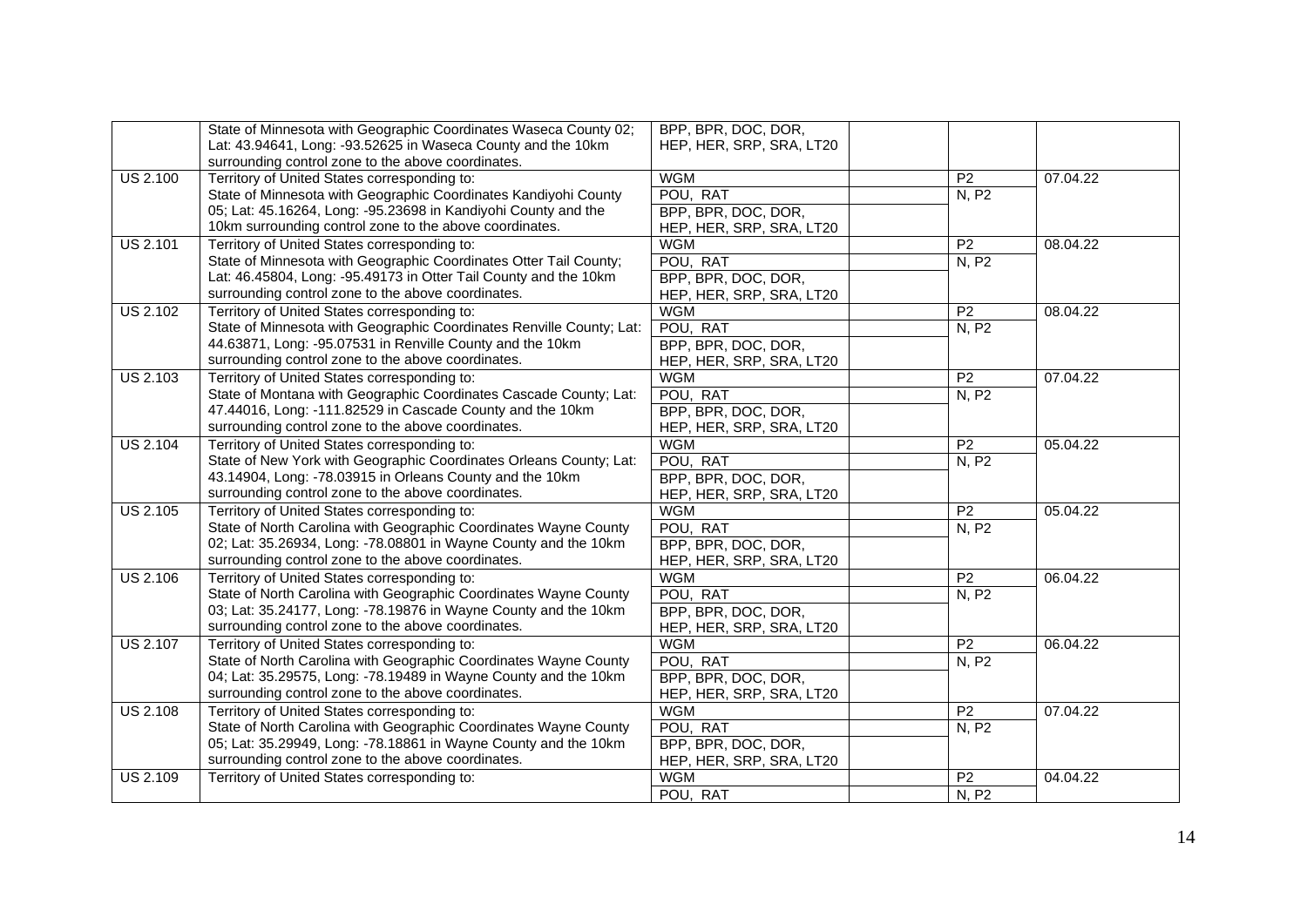|                 | State of North Dakota with Geographic Coordinates LaMoure County   | BPP, BPR, DOC, DOR,      |                 |          |
|-----------------|--------------------------------------------------------------------|--------------------------|-----------------|----------|
|                 | 02; Lat 46.31186, Long -98.57184 in LaMoure County and the 10km    | HEP, HER, SRP, SRA, LT20 |                 |          |
|                 | surrounding control zone to the above coordinates.                 |                          |                 |          |
| <b>US 2.110</b> | Territory of United States corresponding to:                       | <b>WGM</b>               | P <sub>2</sub>  | 08.04.22 |
|                 | State of North Dakota with Geographic Coordinates Stutsman County; | POU, RAT                 | N, P2           |          |
|                 | Lat: 47.18231, Long: -98.55219 in Stutsman County and the 10km     | BPP, BPR, DOC, DOR,      |                 |          |
|                 | surrounding control zone to the above coordinates.                 | HEP, HER, SRP, SRA, LT20 |                 |          |
| <b>US 2.111</b> | Territory of United States corresponding to:                       | <b>WGM</b>               | $\overline{P2}$ | 04.04.22 |
|                 | State of South Dakota with Geographic Coordinates McPherson        | POU, RAT                 | N, P2           |          |
|                 | County 03; Lat 45.60453, Long -98.83121 in McPherson County and    | BPP, BPR, DOC, DOR,      |                 |          |
|                 | the 10km surrounding control zone to the above coordinates.        | HEP, HER, SRP, SRA, LT20 |                 |          |
| <b>US 2.112</b> | Territory of United States corresponding to:                       | <b>WGM</b>               | $\overline{P2}$ | 05.04.22 |
|                 | State of South Dakota with Geographic Coordinates Beadle County    | POU, RAT                 | N, P2           |          |
|                 | 03; Lat: 44.61879, Long: -97.95757 in Beadle County and the 10km   | BPP, BPR, DOC, DOR,      |                 |          |
|                 | surrounding control zone to the above coordinates.                 | HEP, HER, SRP, SRA, LT20 |                 |          |
| <b>US 2.113</b> | Territory of United States corresponding to:                       | <b>WGM</b>               | P <sub>2</sub>  | 05.04.22 |
|                 | State of South Dakota with Geographic Coordinates Clark County 02; | POU, RAT                 | N, P2           |          |
|                 | Lat: 44.61879, Long: -97.95757 in Clark County and the 10km        | BPP, BPR, DOC, DOR,      |                 |          |
|                 | surrounding control zone to the above coordinates.                 | HEP, HER, SRP, SRA, LT20 |                 |          |
| <b>US 2.114</b> | Territory of United States corresponding to:                       | <b>WGM</b>               | P <sub>2</sub>  | 05.04.22 |
|                 | State of South Dakota with Geographic Coordinates Spink County 03; | POU, RAT                 | N, P2           |          |
|                 | Lat 44.7894124, Long -97.9803610 in Spink County and the 10km      | BPP, BPR, DOC, DOR,      |                 |          |
|                 | surrounding control zone to the above coordinates.                 | HEP, HER, SRP, SRA, LT20 |                 |          |
| <b>US 2.115</b> | Territory of United States corresponding to:                       | <b>WGM</b>               | P <sub>2</sub>  | 05.04.22 |
|                 | State of South Dakota with Geographic Coordinates Faulk County;    | POU, RAT                 | N, P2           |          |
|                 | Lat: 45.12308, Long: -99.04479 in Faulk County and the 10km        | BPP, BPR, DOC, DOR,      |                 |          |
|                 | surrounding control zone to the above coordinates.                 | HEP, HER, SRP, SRA, LT20 |                 |          |
| <b>US 2.116</b> | Territory of United States corresponding to:                       | <b>WGM</b>               | P <sub>2</sub>  | 06.04.22 |
|                 | State of South Dakota with Geographic Coordinates McPherson        | POU, RAT                 | N, P2           |          |
|                 | County 04; Lat: 45.90733, Long: -98.88031 in McPherson County and  | BPP, BPR, DOC, DOR,      |                 |          |
|                 | the 10km surrounding control zone to the above coordinates.        | HEP, HER, SRP, SRA, LT20 |                 |          |
| <b>US 2.117</b> | Territory of United States corresponding to:                       | <b>WGM</b>               | P <sub>2</sub>  | 06.04.22 |
|                 | State of Wisconsin with Geographic Coordinates Racine County; Lat: | POU, RAT                 | N, P2           |          |
|                 | 42.79658, Long: -88.08953 in Racine County and the 10km            | BPP, BPR, DOC, DOR,      |                 |          |
|                 | surrounding control zone to the above coordinates.                 | HEP, HER, SRP, SRA, LT20 |                 |          |
| <b>US 2.118</b> | Territory of United States corresponding to:                       | <b>WGM</b>               | P2              | 13.04.22 |
|                 | State of Michigan with Geographic Coordinates Menominee County;    | POU, RAT                 | <b>N, P2</b>    |          |
|                 | Lat: 45.35649, Long: -87.64114 in Menominee County and the 10km    | BPP, BPR, DOC, DOR,      |                 |          |
|                 | surrounding control zone to the above coordinates.                 | HEP, HER, SRP, SRA, LT20 |                 |          |
| <b>US 2.119</b> | Territory of United States corresponding to:                       | <b>WGM</b>               | P <sub>2</sub>  | 13.04.22 |
|                 |                                                                    | POU, RAT                 | N, P2           |          |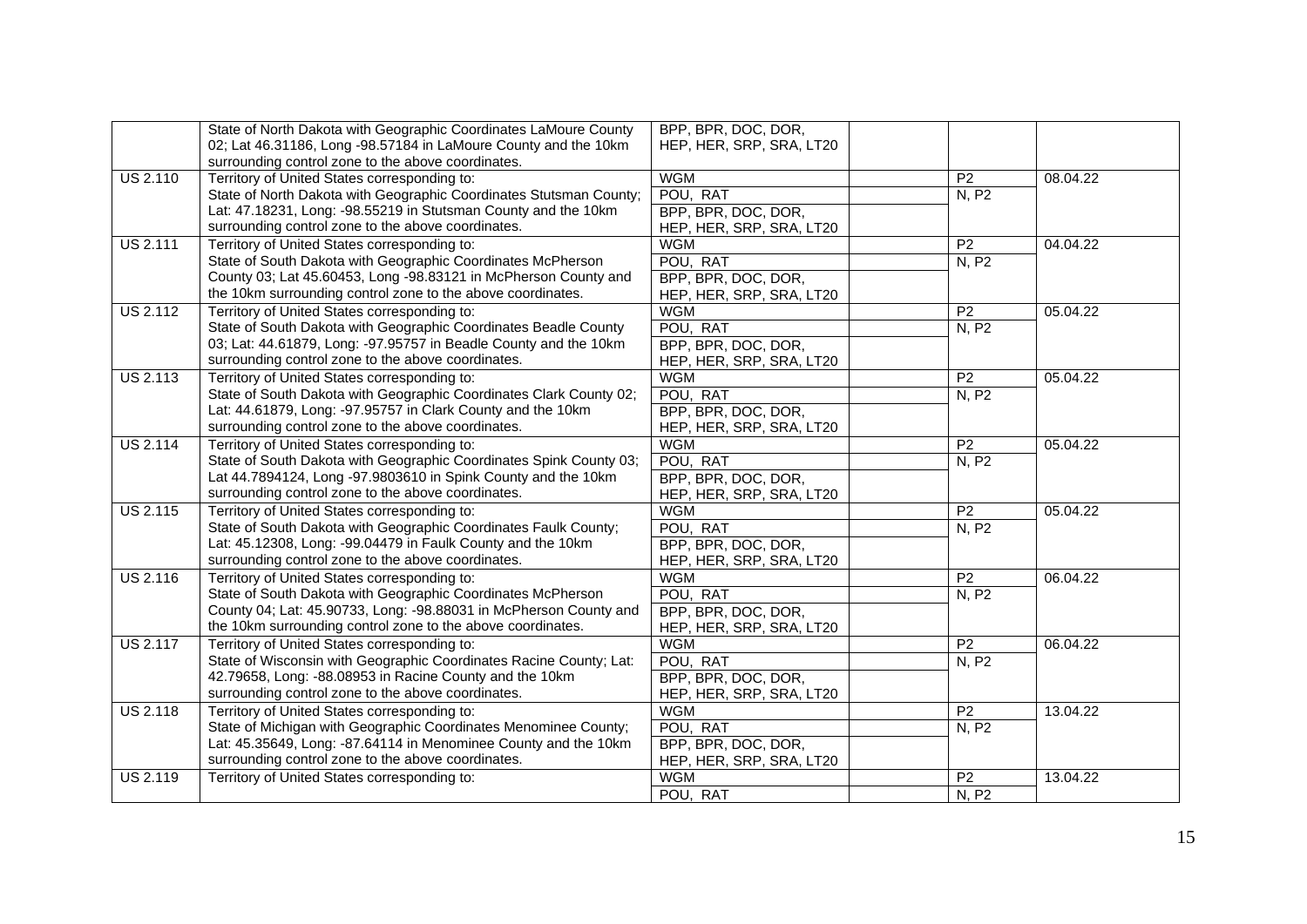|                 | State of Minnesota with Geographic Coordinates Blue Earth County     | BPP, BPR, DOC, DOR,      |                 |          |
|-----------------|----------------------------------------------------------------------|--------------------------|-----------------|----------|
|                 | 01; Lat: 43.94611, Long: -93.86469 in Blue Earth County and the      | HEP, HER, SRP, SRA, LT20 |                 |          |
|                 | 10km surrounding control zone to the above coordinates.              |                          |                 |          |
| <b>US 2.120</b> | Territory of United States corresponding to:                         | <b>WGM</b>               | P <sub>2</sub>  | 13.04.22 |
|                 | State of Minnesota with Geographic Coordinates Otter Tail County 02; | POU, RAT                 | N, P2           |          |
|                 | Lat: 46.52151, Long: -96.16234 in Otter Tail County and the 10km     | BPP, BPR, DOC, DOR,      |                 |          |
|                 | surrounding control zone to the above coordinates.                   | HEP, HER, SRP, SRA, LT20 |                 |          |
| <b>US 2.121</b> | Territory of United States corresponding to:                         | <b>WGM</b>               | $\overline{P2}$ | 13.04.22 |
|                 | State of Minnesota with Geographic Coordinates Waseca County 03;     | POU, RAT                 | N, P2           |          |
|                 | Lat: 44.00775, Long: -93.65694 in Waseca County and the 10km         | BPP, BPR, DOC, DOR,      |                 |          |
|                 | surrounding control zone to the above coordinates.                   | HEP, HER, SRP, SRA, LT20 |                 |          |
| <b>US 2.122</b> | Territory of United States corresponding to:                         | <b>WGM</b>               | $\overline{P2}$ | 14.04.22 |
|                 | State of Minnesota with Geographic Coordinates Blue Earth County     | POU, RAT                 | N, P2           |          |
|                 | 02; Lat: 43.95211, Long: -93.85853 in Blue Earth County and the      | BPP, BPR, DOC, DOR,      |                 |          |
|                 | 10km surrounding control zone to the above coordinates.              | HEP, HER, SRP, SRA, LT20 |                 |          |
| <b>US 2.123</b> | Territory of United States corresponding to:                         | <b>WGM</b>               | P <sub>2</sub>  | 14.04.22 |
|                 | State of Minnesota with Geographic Coordinates Meeker County 04;     | POU, RAT                 | N, P2           |          |
|                 | Lat: 45.2023, Long: -94.39214 in Meeker County and the 10km          | BPP, BPR, DOC, DOR,      |                 |          |
|                 | surrounding control zone to the above coordinates.                   | HEP, HER, SRP, SRA, LT20 |                 |          |
| <b>US 2.124</b> | Territory of United States corresponding to:                         | <b>WGM</b>               | $\overline{P2}$ | 01.04.22 |
|                 | State of Missouri with Geographic Coordinates Jasper County 02; Lat: | POU, RAT                 | N, P2           |          |
|                 | 37.3279, Long: -94.4092 in Jasper County and the 10km surrounding    | BPP, BPR, DOC, DOR,      |                 |          |
|                 | control zone to the above coordinates.                               | HEP, HER, SRP, SRA, LT20 |                 |          |
| <b>US 2.125</b> | Territory of United States corresponding to:                         | <b>WGM</b>               | P2              | 12.04.22 |
|                 | State of North Carolina with Geographic Coordinates Wayne County     | POU, RAT                 | N, P2           |          |
|                 | 06; Lat: 35.2577, Long: -78.26437 in Wayne County and the 10km       | BPP, BPR, DOC, DOR,      |                 |          |
|                 | surrounding control zone to the above coordinates.                   | HEP, HER, SRP, SRA, LT20 |                 |          |
| <b>US 2.126</b> | Territory of United States corresponding to:                         | <b>WGM</b>               | P <sub>2</sub>  | 13.04.22 |
|                 | State of North Dakota with Geographic Coordinates Barnes County;     | POU, RAT                 | N, P2           |          |
|                 | Lat: 47.15315, Long: -98.32221 in Barnes County and the 10km         | BPP, BPR, DOC, DOR,      |                 |          |
|                 | surrounding control zone to the above coordinates.                   | HEP, HER, SRP, SRA, LT20 |                 |          |
| <b>US 2.127</b> | Territory of United States corresponding to:                         | <b>WGM</b>               | P <sub>2</sub>  | 13.04.22 |
|                 | State of South Dakota with Geographic Coordinates Deuel County;      | POU, RAT                 | <b>N, P2</b>    |          |
|                 | Lat: 44.74674, Long: -96.48078 in Deuel County and the 10km          | BPP, BPR, DOC, DOR,      |                 |          |
|                 | surrounding control zone to the above coordinates.                   | HEP, HER, SRP, SRA, LT20 |                 |          |
| <b>US 2.128</b> | Territory of United States corresponding to:                         | <b>WGM</b>               | P2              | 12.04.22 |
|                 | State of Wisconsin with Geographic Coordinates Barron County; Lat:   | POU, RAT                 | N, P2           |          |
|                 | 45.43733, Long: -91.75812 in Barron County and the 10km              | BPP, BPR, DOC, DOR,      |                 |          |
|                 | surrounding control zone to the above coordinates.                   | HEP, HER, SRP, SRA, LT20 |                 |          |
| <b>US 2.129</b> | Territory of United States corresponding to:                         | <b>WGM</b>               | P <sub>2</sub>  | 08.04.22 |
|                 |                                                                      | POU, RAT                 | N, P2           |          |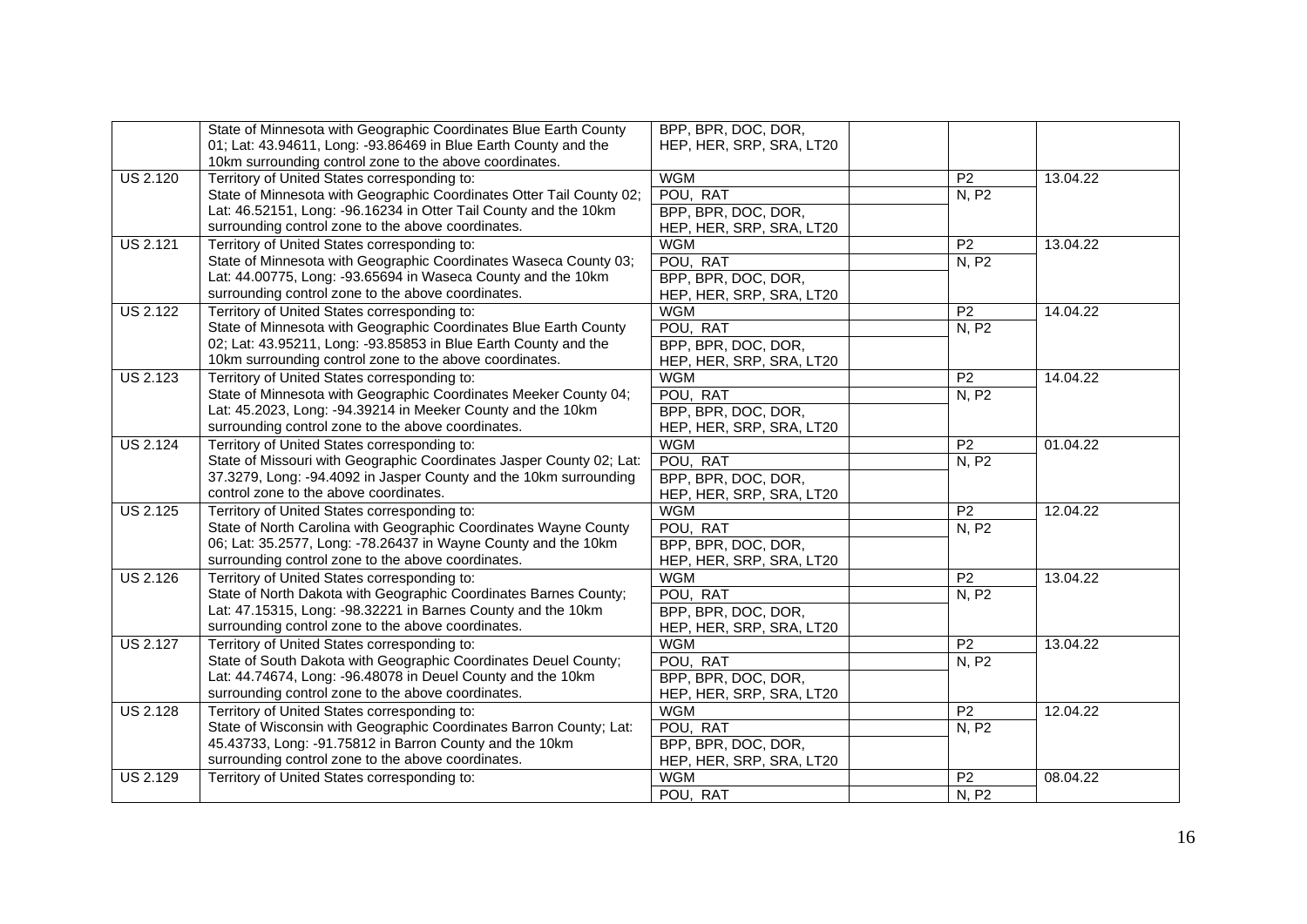|                 | State of Colorado with Geographic Coordinates Pitkin County; Lat:   | BPP, BPR, DOC, DOR,      |                 |          |
|-----------------|---------------------------------------------------------------------|--------------------------|-----------------|----------|
|                 | 39.24297, Long: -107.23663 in Pitkin County and the 10km            | HEP, HER, SRP, SRA, LT20 |                 |          |
|                 | surrounding control zone to the above coordinates.                  |                          |                 |          |
| <b>US 2.130</b> | Territory of United States corresponding to:                        | <b>WGM</b>               | P <sub>2</sub>  | 09.04.22 |
|                 | State of Minnesota with Geographic Coordinates Le Sueur County 02;  | POU, RAT                 | N, P2           |          |
|                 | Lat: 44.34261, Long: -93.77304 in Le Sueur County and the 10km      | BPP, BPR, DOC, DOR,      |                 |          |
|                 | surrounding control zone to the above coordinates.                  | HEP, HER, SRP, SRA, LT20 |                 |          |
| <b>US 2.131</b> | Territory of United States corresponding to:                        | <b>WGM</b>               | $\overline{P2}$ | 09.04.22 |
|                 | State of Minnesota with Geographic Coordinates Stearns County 05;   | POU, RAT                 | N, P2           |          |
|                 | Lat: 45.67247, Long: -94.8954 in Stearns County and the 10km        | BPP, BPR, DOC, DOR,      |                 |          |
|                 | surrounding control zone to the above coordinates.                  | HEP, HER, SRP, SRA, LT20 |                 |          |
| <b>US 2.132</b> | Territory of United States corresponding to:                        | <b>WGM</b>               | P <sub>2</sub>  | 09.04.22 |
|                 | State of Minnesota with Geographic Coordinates Swift County; Lat:   | POU, RAT                 | N, P2           |          |
|                 | 45.21003, Long: -95.88376 in Swift County and the 10km surrounding  | BPP, BPR, DOC, DOR,      |                 |          |
|                 | control zone to the above coordinates.                              | HEP, HER, SRP, SRA, LT20 |                 |          |
| <b>US 2.133</b> | Territory of United States corresponding to:                        | <b>WGM</b>               | P <sub>2</sub>  | 12.04.22 |
|                 | State of Minnesota with Geographic Coordinates Kandiyohi County     | POU, RAT                 | N, P2           |          |
|                 | 06; Lat: 45.01227, Long: -94.98468 in Kandiyohi County and the      | BPP, BPR, DOC, DOR,      |                 |          |
|                 | 10km surrounding control zone to the above coordinates.             | HEP, HER, SRP, SRA, LT20 |                 |          |
| <b>US 2.134</b> | Territory of United States corresponding to:                        | <b>WGM</b>               | P <sub>2</sub>  | 12.04.22 |
|                 | State of Minnesota with Geographic Coordinates Morrison County 05;  | POU, RAT                 | N, P2           |          |
|                 | Lat: 45.90408, Long: -94.64111 in Morrison County and the 10km      | BPP, BPR, DOC, DOR,      |                 |          |
|                 | surrounding control zone to the above coordinates.                  | HEP, HER, SRP, SRA, LT20 |                 |          |
| <b>US 2.135</b> | Territory of United States corresponding to:                        | <b>WGM</b>               | $\overline{P2}$ | 12.04.22 |
|                 | State of Minnesota with Geographic Coordinates Morrison County 06;  | POU, RAT                 | N, P2           |          |
|                 | Lat: 45.95031, Long: -93.99419 in Morrison County and the 10km      | BPP, BPR, DOC, DOR,      |                 |          |
|                 | surrounding control zone to the above coordinates.                  | HEP, HER, SRP, SRA, LT20 |                 |          |
| <b>US 2.136</b> | Territory of United States corresponding to:                        | <b>WGM</b>               | P <sub>2</sub>  | 12.04.22 |
|                 | State of Minnesota with Geographic Coordinates Morrison County 07;  | POU, RAT                 | N, P2           |          |
|                 | Lat: 45.99632, Long: -94.58242 in Morrison County and the 10km      | BPP, BPR, DOC, DOR,      |                 |          |
|                 | surrounding control zone to the above coordinates.                  | HEP, HER, SRP, SRA, LT20 |                 |          |
| <b>US 2.137</b> | Territory of United States corresponding to:                        | <b>WGM</b>               | $\overline{P2}$ | 12.04.22 |
|                 | State of Minnesota with Geographic Coordinates Yellow Medicine      | POU, RAT                 | N, P2           |          |
|                 | County; Lat: 44.7623, Long: -95.80869 in Yellow Medicine County and | BPP, BPR, DOC, DOR,      |                 |          |
|                 | the 10km surrounding control zone to the above coordinates.         | HEP, HER, SRP, SRA, LT20 |                 |          |
| <b>US 2.138</b> | Territory of United States corresponding to:                        | <b>WGM</b>               | P2              | 05.04.22 |
|                 | State of Missouri with Geographic Coordinates Lawrence County 02;   | POU, RAT                 | N, P2           |          |
|                 | Lat: 36.99116, Long: -94.01155 in Lawrence County and the 10km      | BPP, BPR, DOC, DOR,      |                 |          |
|                 | surrounding control zone to the above coordinates.                  | HEP, HER, SRP, SRA, LT20 |                 |          |
| <b>US 2.139</b> | Territory of United States corresponding to:                        | <b>WGM</b>               | P <sub>2</sub>  | 06.04.22 |
|                 |                                                                     | POU, RAT                 | N, P2           |          |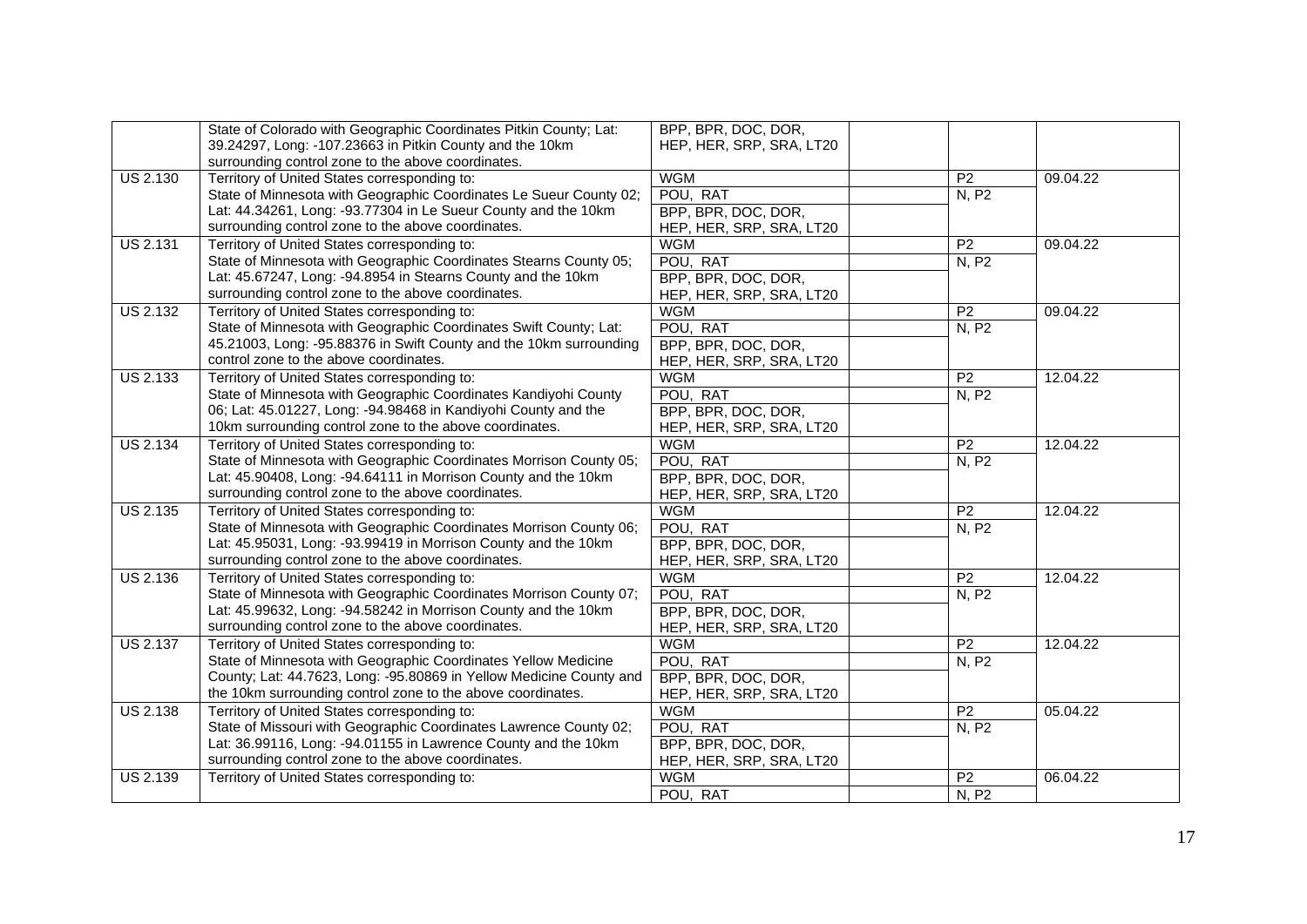|                 | State of Missouri with Geographic Coordinates Dade County; Lat:<br>37.28667, Long: -93.68287 in Dade County and the 10km surrounding                                                                            | BPP, BPR, DOC, DOR,<br>HEP, HER, SRP, SRA, LT20             |                |          |
|-----------------|-----------------------------------------------------------------------------------------------------------------------------------------------------------------------------------------------------------------|-------------------------------------------------------------|----------------|----------|
| <b>US 2.140</b> | control zone to the above coordinates.<br>Territory of United States corresponding to:                                                                                                                          | <b>WGM</b>                                                  | P <sub>2</sub> | 12.04.22 |
|                 | State of Nebraska with Geographic Coordinates Dixon County; Lat:<br>42.31134, Long: -96.87034 in Dixon County and the 10km<br>surrounding control zone to the above coordinates.                                | POU, RAT<br>BPP, BPR, DOC, DOR,<br>HEP, HER, SRP, SRA, LT20 | N, P2          |          |
| <b>US 2.141</b> | Territory of United States corresponding to:                                                                                                                                                                    | <b>WGM</b>                                                  | P <sub>2</sub> | 08.04.22 |
|                 | State of South Dakota with Geographic Coordinates Clark County 03;<br>Lat: 44.76869, Long: -97.90844 in Clark County and the 10km<br>surrounding control zone to the above coordinates.                         | POU, RAT<br>BPP, BPR, DOC, DOR,<br>HEP, HER, SRP, SRA, LT20 | N, P2          |          |
| <b>US 2.142</b> | Territory of United States corresponding to:                                                                                                                                                                    | <b>WGM</b>                                                  | P <sub>2</sub> | 08.04.22 |
|                 | State of South Dakota with Geographic Coordinates Edmunds County<br>04; Lat: 45.37526, Long: -98.997 in Edmunds County and the 10km<br>surrounding control zone to the above coordinates.                       | POU, RAT<br>BPP, BPR, DOC, DOR,<br>HEP, HER, SRP, SRA, LT20 | N, P2          |          |
| <b>US 2.143</b> | Territory of United States corresponding to:                                                                                                                                                                    | <b>WGM</b>                                                  | P <sub>2</sub> | 09.04.22 |
|                 | State of South Dakota with Geographic Coordinates Yankton County;<br>Lat: 43.1104, Long: -97.48875 in Yankton County and the 10km<br>surrounding control zone to the above coordinates.                         | POU, RAT<br>BPP, BPR, DOC, DOR,<br>HEP, HER, SRP, SRA, LT20 | N, P2          |          |
| <b>US 2.144</b> | Territory of United States corresponding to:                                                                                                                                                                    | <b>WGM</b>                                                  | P2             | 19.04.22 |
|                 | State of Colorado with Geographic Coordinates La Plata County 01; Lat: POU, RAT<br>37.4082, Long: -107.83535 in La Plata County and the 10km<br>surrounding control zone to the above coordinates.              | BPP, BPR, DOC, DOR, HEP,<br>HER, SRP, SRA, LT20             | <b>N.P2</b>    |          |
| <b>US 2.145</b> | Ferritory of United States corresponding to:                                                                                                                                                                    | WGM                                                         | P2             | 19.04.22 |
|                 | State of Colorado with Geographic Coordinates Montrose County 01;<br>Lat: 38.60716, Long: -107.94162 in Montrose County and the 10km<br>surrounding control zone to the above coordinates.                      | POU, RAT<br>BPP, BPR, DOC, DOR, HEP,<br>HER, SRP, SRA, LT20 | <b>N, P2</b>   |          |
| <b>US 2.146</b> | Territory of United States corresponding to:<br>State of Idaho with Geographic Coordinates Madison County 01; Lat:                                                                                              | WGM<br>POU, RAT                                             | P2<br>N, P2    | 20.04.22 |
|                 | 43.79787, Long: -111.91313 in Madison County and the 10km<br>surrounding control zone to the above coordinates.                                                                                                 | BPP, BPR, DOC, DOR, HEP,<br>HER, SRP, SRA, LT20             |                |          |
| <b>US 2.147</b> | Territory of United States corresponding to:                                                                                                                                                                    | <b>WGM</b>                                                  | P2             | 20.04.22 |
|                 | State of Indiana with Geographic Coordinates Elkhart County 02; Lat:<br>41.67246, Long: -85.75771 in Elkhart County and the 10km surrounding BPP, BPR, DOC, DOR, HEP,<br>control zone to the above coordinates. | POU, RAT<br>HER, SRP, SRA, LT20                             | N. P2          |          |
| <b>US 2.148</b> | Territory of United States corresponding to:                                                                                                                                                                    | <b>WGM</b><br>POU, RAT                                      | P2<br>N, P2    | 21.04.22 |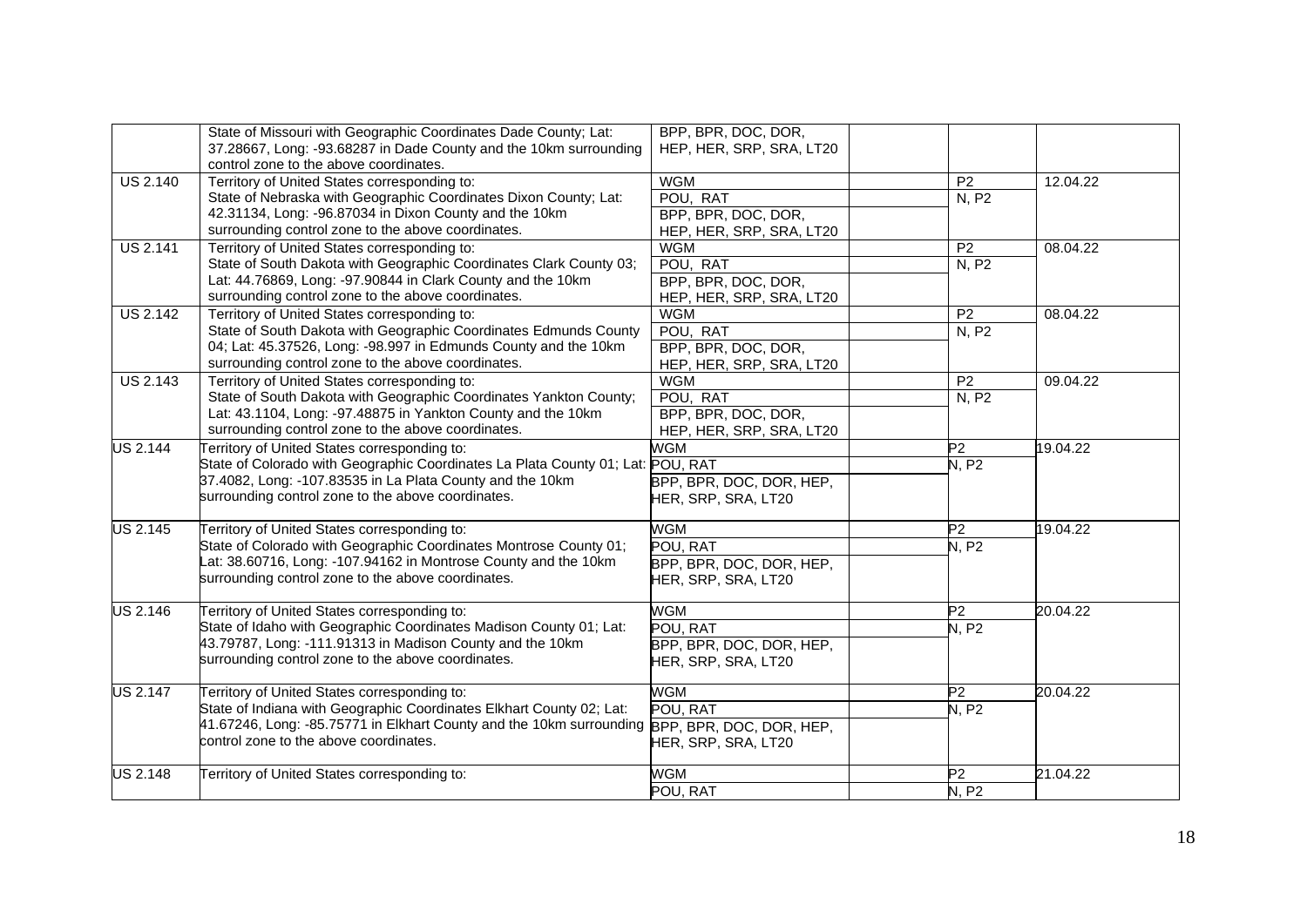|                 | State of Iowa with Geographic Coordinates Bremer County 01; Lat:<br>42.80603, Long: -92.17393 in Bremer County and the 10km surrounding HER, SRP, SRA, LT20<br>control zone to the above coordinates.                                                                    | BPP, BPR, DOC, DOR, HEP,                                                  |                                   |          |
|-----------------|--------------------------------------------------------------------------------------------------------------------------------------------------------------------------------------------------------------------------------------------------------------------------|---------------------------------------------------------------------------|-----------------------------------|----------|
| <b>US 2.149</b> | Territory of United States corresponding to:<br>State of Minnesota with Geographic Coordinates Kandiyohi County 07;<br>at: 45.02059, Long: -94.99218 in Kandiyohi County and the 10km<br>surrounding control zone to the above coordinates.                              | <b>WGM</b><br>POU, RAT<br>BPP, BPR, DOC, DOR, HEP,<br>HER, SRP, SRA, LT20 | P <sub>2</sub><br>N, P2           | 19.04.22 |
| <b>US 2.150</b> | Territory of United States corresponding to:<br>State of Minnesota with Geographic Coordinates Kandiyohi County 08;<br>at: 45.03031, Long: -94.99225 in Kandiyohi County and the 10km<br>surrounding control zone to the above coordinates.                              | <b>WGM</b><br>POU, RAT<br>BPP, BPR, DOC, DOR, HEP,<br>HER, SRP, SRA, LT20 | P2<br><b>N. P2</b>                | 19.04.22 |
| <b>US 2.151</b> | Territory of United States corresponding to:<br>State of Minnesota with Geographic Coordinates Meeker County 05; Lat: POU, RAT<br>45.19696, Long: -94.73719 in Meeker County and the 10km surrounding BPP, BPR, DOC, DOR, HEP,<br>control zone to the above coordinates. | <b>WGM</b><br>HER, SRP, SRA, LT20                                         | $\overline{P2}$<br>N, P2          | 19.04.22 |
| <b>US 2.152</b> | Territory of United States corresponding to:<br>State of Minnesota with Geographic Coordinates Morrison County 08;<br>Lat: 45.99946, Long: -94.59751 in Morrison County and the 10km<br>surrounding control zone to the above coordinates.                               | <b>WGM</b><br>POU, RAT<br>BPP, BPR, DOC, DOR, HEP,<br>HER, SRP, SRA, LT20 | P2<br>N, P2                       | 19.04.22 |
| <b>US 2.153</b> | Territory of United States corresponding to:<br>State of Minnesota with Geographic Coordinates Morrison County 09;<br>Lat: 45.99218, Long: -94.5556 in Morrison County and the 10km<br>surrounding control zone to the above coordinates.                                | <b>WGM</b><br>POU, RAT<br>BPP, BPR, DOC, DOR, HEP,<br>HER, SRP, SRA, LT20 | $\overline{P2}$<br>N, P2          | 19.04.22 |
| <b>US 2.154</b> | Territory of United States corresponding to:<br>State of Minnesota with Geographic Coordinates Morrison County 10;<br>Lat: 45.96193, Long: -94.61386 in Morrison County and the 10km<br>surrounding control zone to the above coordinates.                               | <b>WGM</b><br>POU, RAT<br>BPP, BPR, DOC, DOR, HEP,<br>HER, SRP, SRA, LT20 | $\overline{\mathsf{P}2}$<br>N, P2 | 19.04.22 |
| <b>US 2.155</b> | Territory of United States corresponding to:<br>State of Minnesota with Geographic Coordinates Otter Tail County 03;<br>Lat: 46.53366, Long: -95.4227 in Otter Tail County and the 10km<br>surrounding control zone to the above coordinates.                            | <b>WGM</b><br>POU. RAT<br>BPP, BPR, DOC, DOR, HEP,<br>HER, SRP, SRA, LT20 | P2<br>N, P2                       | 19.04.22 |
| <b>US 2.156</b> | Territory of United States corresponding to:                                                                                                                                                                                                                             | <b>WGM</b><br>POU, RAT                                                    | $\overline{\mathsf{P}2}$<br>N, P2 | 19.04.22 |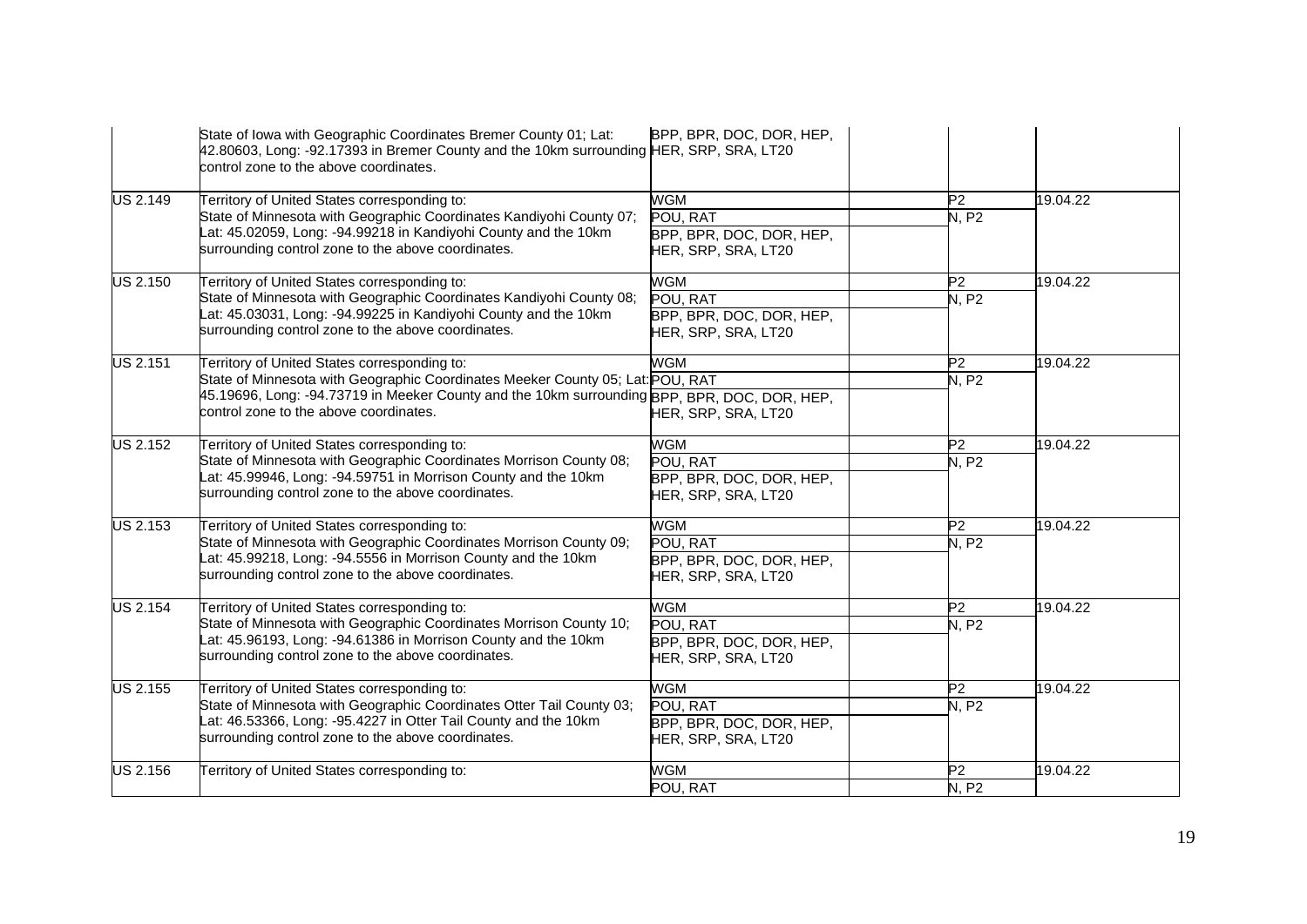|                 | State of Minnesota with Geographic Coordinates Stearns County 05;<br>Lat: 45.44393, Long: -94.9644 in Stearns County and the 10km<br>surrounding control zone to the above coordinates.                                                    | BPP, BPR, DOC, DOR, HEP,<br>HER, SRP, SRA, LT20                           |                                                      |          |
|-----------------|--------------------------------------------------------------------------------------------------------------------------------------------------------------------------------------------------------------------------------------------|---------------------------------------------------------------------------|------------------------------------------------------|----------|
| <b>US 2.157</b> | Territory of United States corresponding to:<br>State of Minnesota with Geographic Coordinates Swift County 02; Lat:<br>45.16685, Long: -95.2468 in Swift County and the 10km surrounding<br>control zone to the above coordinates.        | WGM<br>POU, RAT<br>BPP, BPR, DOC, DOR, HEP,<br>HER, SRP, SRA, LT20        | P <sub>2</sub><br>N. P2                              | 19.04.22 |
| <b>US 2.158</b> | Territory of United States corresponding to:<br>State of Minnesota with Geographic Coordinates Stearns County 06;<br>at: 45.67913, Long: -94.86037 in Stearns County and the 10km<br>surrounding control zone to the above coordinates.    | <b>WGM</b><br>POU, RAT<br>BPP, BPR, DOC, DOR, HEP,<br>HER, SRP, SRA, LT20 | P2<br>N, P2                                          | 20.04.22 |
| US 2.159        | Territory of United States corresponding to:<br>State of Minnesota with Geographic Coordinates Todd County 01; Lat:<br>45.90252, Long: -94.66112 in Todd County and the 10km surrounding<br>control zone to the above coordinates.         | <b>WGM</b><br>POU, RAT<br>BPP, BPR, DOC, DOR, HEP,<br>HER, SRP, SRA, LT20 | P2<br>N, P2                                          | 20.04.22 |
| <b>US 2.160</b> | Territory of United States corresponding to:<br>State of Minnesota with Geographic Coordinates Todd County 02; Lat:<br>45.90452, Long: -94.6655 in Todd County and the 10km surrounding<br>control zone to the above coordinates.          | <b>WGM</b><br>POU, RAT<br>BPP, BPR, DOC, DOR, HEP,<br>HER, SRP, SRA, LT20 | P2<br>N, P2                                          | 20.04.22 |
| <b>US 2.161</b> | Territory of United States corresponding to:<br>State of Minnesota with Geographic Coordinates Morrison County 11;<br>Lat: 46.10757, Long: -94.54077 in Morrison County and the 10km<br>surrounding control zone to the above coordinates. | <b>WGM</b><br>POU, RAT<br>BPP, BPR, DOC, DOR, HEP,<br>HER, SRP, SRA, LT20 | P2<br>$\overline{\mathsf{N}},\overline{\mathsf{P}}2$ | 21.04.22 |
| <b>US 2.162</b> | Territory of United States corresponding to:<br>State of Minnesota with Geographic Coordinates Todd County 03; Lat:<br>45.91538, Long: -94.66213 in Todd County and the 10km surrounding<br>control zone to the above coordinates.         | <b>WGM</b><br>POU, RAT<br>BPP, BPR, DOC, DOR, HEP,<br>HER, SRP, SRA, LT20 | P2<br>N, P2                                          | 21.04.22 |
| US 2.163        | Territory of United States corresponding to:<br>State of Minnesota with Geographic Coordinates Todd County 04; Lat:<br>45.90473, Long: -94.65993 in Todd County and the 10km surrounding<br>control zone to the above coordinates.         | <b>WGM</b><br>POU, RAT<br>BPP, BPR, DOC, DOR, HEP,<br>HER, SRP, SRA, LT20 | P2<br><b>N. P2</b>                                   | 21.04.22 |
| <b>US 2.164</b> | Territory of United States corresponding to:                                                                                                                                                                                               | <b>WGM</b><br>POU, RAT                                                    | P <sub>2</sub><br>N, P2                              | 22.04.22 |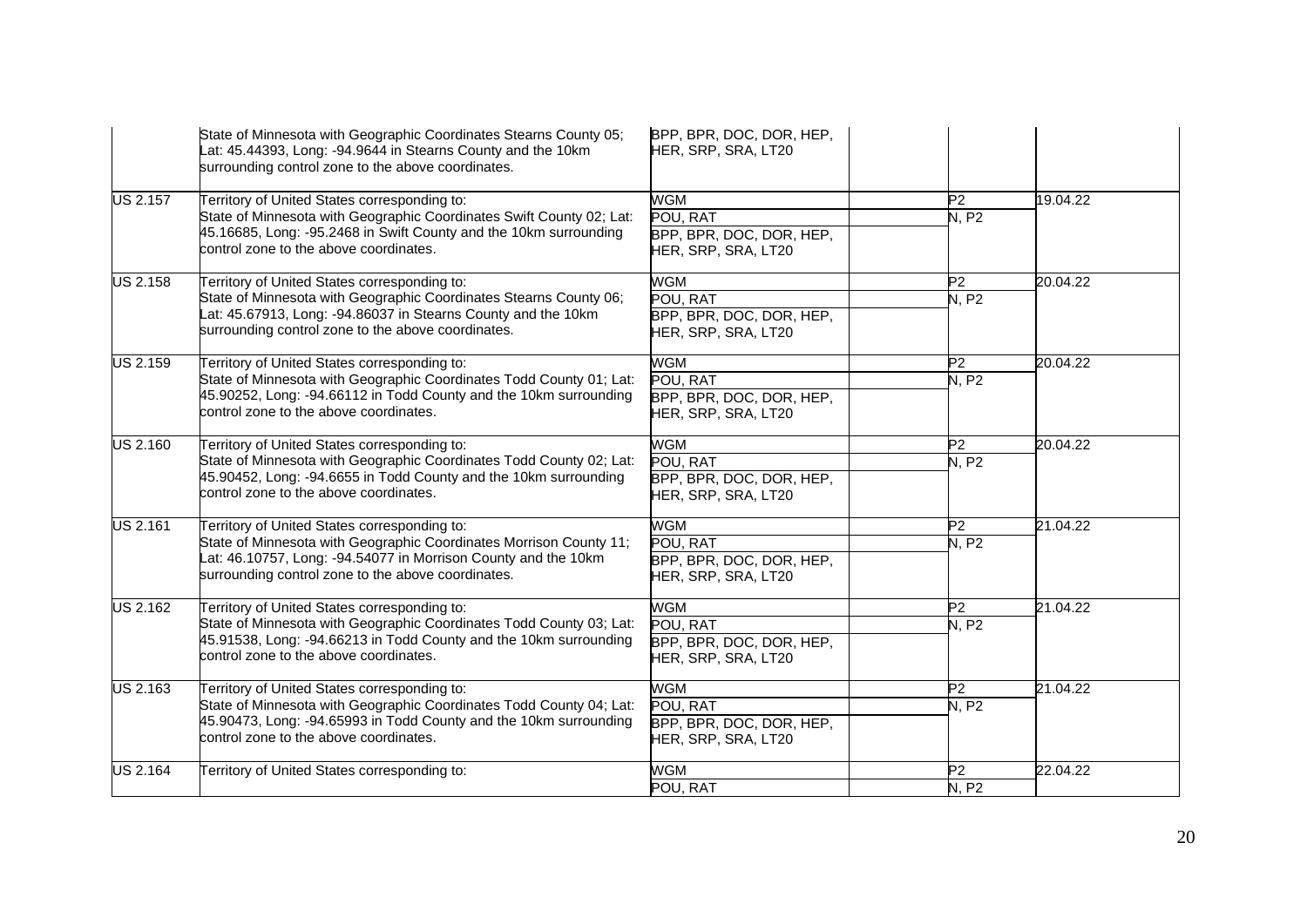|                 | State of Minnesota with Geographic Coordinates Otter Tail County 04;<br>Lat: 46.26953, Long: -95.93094 in Otter Tail County and the 10km<br>surrounding control zone to the above coordinates.                                                           | BPP, BPR, DOC, DOR, HEP,<br>HER, SRP, SRA, LT20                           |                                |          |
|-----------------|----------------------------------------------------------------------------------------------------------------------------------------------------------------------------------------------------------------------------------------------------------|---------------------------------------------------------------------------|--------------------------------|----------|
| <b>US 2.165</b> | Territory of United States corresponding to:<br>State of Minnesota with Geographic Coordinates Swift County 03; Lat:<br>45.35579, Long: -95.78827 in Swift County and the 10km surrounding<br>control zone to the above coordinates.                     | WGM<br>POU, RAT<br>BPP, BPR, DOC, DOR, HEP,<br>HER, SRP, SRA, LT20        | P <sub>2</sub><br><b>N, P2</b> | 22.04.22 |
| <b>US 2.166</b> | Territory of United States corresponding to:<br>State of Minnesota with Geographic Coordinates Yellow Medicine<br>County 02; Lat: 44.75444, Long: -95.80882 in Yellow Medicine County<br>and the 10km surrounding control zone to the above coordinates. | <b>WGM</b><br>POU, RAT<br>BPP, BPR, DOC, DOR, HEP,<br>HER, SRP, SRA, LT20 | P <sub>2</sub><br>N, P2        | 22.04.22 |
| <b>US 2.167</b> | Territory of United States corresponding to:<br>State of Montana with Geographic Coordinates Glacier County 01; Lat:<br>48.70395, Long: -112.58947 in Glacier County and the 10km<br>surrounding control zone to the above coordinates.                  | <b>WGM</b><br>POU, RAT<br>BPP, BPR, DOC, DOR, HEP,<br>HER, SRP, SRA, LT20 | P <sub>2</sub><br>N, P2        | 20.04.22 |
| <b>US 2.168</b> | Territory of United States corresponding to:<br>State of North Dakota with Geographic Coordinates Stutsman County<br>02; Lat: 46.84661, Long: -99.14751 in Stutsman County and the 10km<br>surrounding control zone to the above coordinates.            | <b>WGM</b><br>POU, RAT<br>BPP, BPR, DOC, DOR, HEP,<br>HER, SRP, SRA, LT20 | P2<br>N, P2                    | 19.04.22 |
| <b>US 2.169</b> | Territory of United States corresponding to:<br>State of North Dakota with Geographic Coordinates Richland County 01<br>Lat: 46.05884, Long: -96.95808 in Richland County and the 10km<br>surrounding control zone to the above coordinates.             | <b>WGM</b><br>POU, RAT<br>BPP, BPR, DOC, DOR, HEP,<br>HER, SRP, SRA, LT20 | P2<br><b>N. P2</b>             | 21.04.22 |
| <b>US 2.170</b> | Territory of United States corresponding to:<br>State of Pennsylvania with Geographic Coordinates Lancaster County<br>01; Lat: 40.13826, Long: -76.52319 in Lancaster County and the 10km<br>surrounding control zone to the above coordinates.          | <b>WGM</b><br>POU, RAT<br>BPP, BPR, DOC, DOR, HEP,<br>HER, SRP, SRA, LT20 | $\overline{P2}$<br>N, P2       | 20.04.22 |
| <b>US 2.171</b> | Territory of United States corresponding to:<br>State of Pennsylvania with Geographic Coordinates Lancaster County<br>02; Lat: 40.09063, Long: -76.59404 in Lancaster County and the 10km<br>surrounding control zone to the above coordinates.          | <b>WGM</b><br>POU, RAT<br>BPP, BPR, DOC, DOR, HEP,<br>HER, SRP, SRA, LT20 | P2<br><b>N. P2</b>             | 20.04.22 |
| <b>US 2.172</b> | Territory of United States corresponding to:                                                                                                                                                                                                             | <b>WGM</b><br>POU, RAT                                                    | P <sub>2</sub><br>N, P2        | 22.04.22 |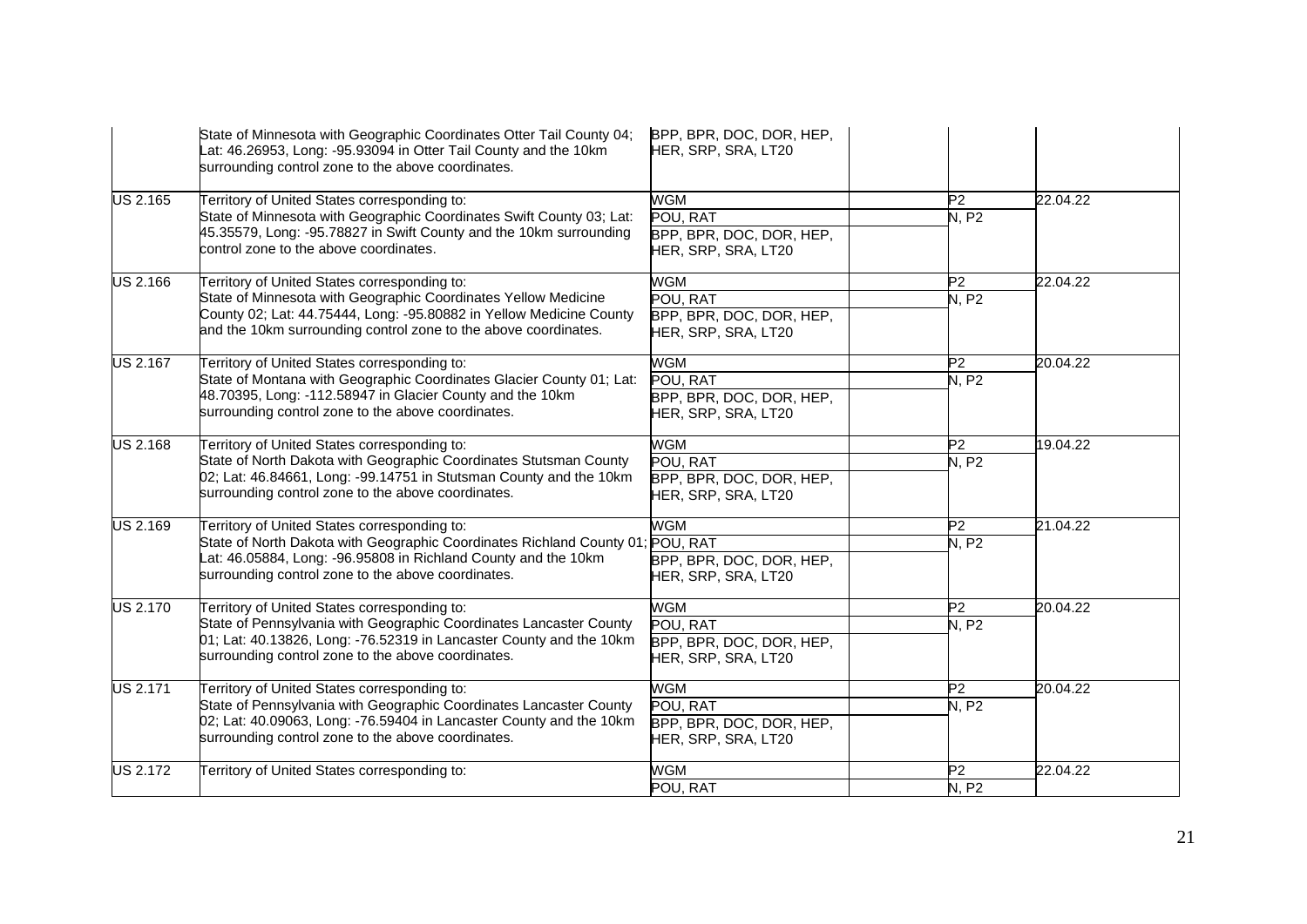|                 | State of Pennsylvania with Geographic Coordinates Lancaster County<br>03; Lat: 40.09959, Long: -76.53436 in Lancaster County and the 10km<br>surrounding control zone to the above coordinates.                                               | BPP, BPR, DOC, DOR, HEP,<br>HER, SRP, SRA, LT20                           |                               |          |
|-----------------|-----------------------------------------------------------------------------------------------------------------------------------------------------------------------------------------------------------------------------------------------|---------------------------------------------------------------------------|-------------------------------|----------|
| <b>US 2.173</b> | Territory of United States corresponding to:<br>State of Idaho with Geographic Coordinates Gooding County 01; Lat:<br>42.93707, Long: -114.69328 in Gooding County and the 10km<br>surrounding control zone to the above coordinates.         | WGM<br>POU, RAT<br>BPP, BPR, DOC, DOR, HEP,<br>HER, SRP, SRA, LT20        | P <sub>2</sub><br>N, P2       | 14.04.22 |
| US 2.174        | Territory of United States corresponding to:<br>State of Indiana with Geographic Coordinates Elkhart County 03; Lat:<br>41.667, Long: -85.76375 in Elkhart County and the 10km surrounding<br>control zone to the above coordinates.          | WGM<br>POU, RAT<br>BPP, BPR, DOC, DOR, HEP,<br>HER, SRP, SRA, LT20        | P2<br>N, P2                   | 14.04.22 |
| <b>US 2.175</b> | Territory of United States corresponding to:<br>State of Kansas with Geographic Coordinates McPherson County 05;<br>Lat: 38.24952, Long: -97.66389 in McPherson County and the 10km<br>surrounding control zone to the above coordinates.     | WGM<br>POU, RAT<br>BPP, BPR, DOC, DOR, HEP,<br>HER, SRP, SRA, LT20        | P <sub>2</sub><br><b>N.P2</b> | 13.04.22 |
| US 2.176        | Territory of United States corresponding to:<br>State of Pennsylvania with Geographic Coordinates Lancaster County<br>04; Lat: 40.0955, Long: -76.5611 in Lancaster County and the 10km<br>surrounding control zone to the above coordinates. | <b>WGM</b><br>POU, RAT<br>BPP, BPR, DOC, DOR, HEP,<br>HER, SRP, SRA, LT20 | P2<br><b>N. P2</b>            | 15.04.22 |
| <b>US 2.177</b> | Territory of United States corresponding to:<br>State of Wisconsin with Geographic Coordinates Polk County 01; Lat:<br>45.48706, Long: -92.48801 in Polk County and the 10km surrounding<br>control zone to the above coordinates.            | <b>WGM</b><br>POU, RAT<br>BPP, BPR, DOC, DOR, HEP,<br>HER, SRP, SRA, LT20 | P2<br><b>N. P2</b>            | 15.04.22 |
| <b>US 2.178</b> | Territory of United States corresponding to:<br>State of Minnesota with Geographic Coordinates Stearns County 07;<br>Lat: 45.44797, Long: -94.98087 in Stearns County and the 10km<br>surrounding control zone to the above coordinates.      | <b>WGM</b><br>POU, RAT<br>BPP, BPR, DOC, DOR,<br>HEP, HER, SRP, SRA, LT20 | P <sub>2</sub><br>N, P2       | 23.04.22 |
| US 2.179        | Territory of United States corresponding to:<br>State of North Dakota with Geographic Coordinates Richland County<br>02; Lat: 46.23915, Long: -96.96228 in Richland County and the 10km<br>surrounding control zone to the above coordinates. | <b>WGM</b><br>POU, RAT<br>BPP, BPR, DOC, DOR,<br>HEP, HER, SRP, SRA, LT20 | P <sub>2</sub><br>N, P2       | 26.04.22 |
| US 2.180        | Territory of United States corresponding to:                                                                                                                                                                                                  | <b>WGM</b><br>POU, RAT                                                    | P <sub>2</sub><br>N, P2       | 26.04.22 |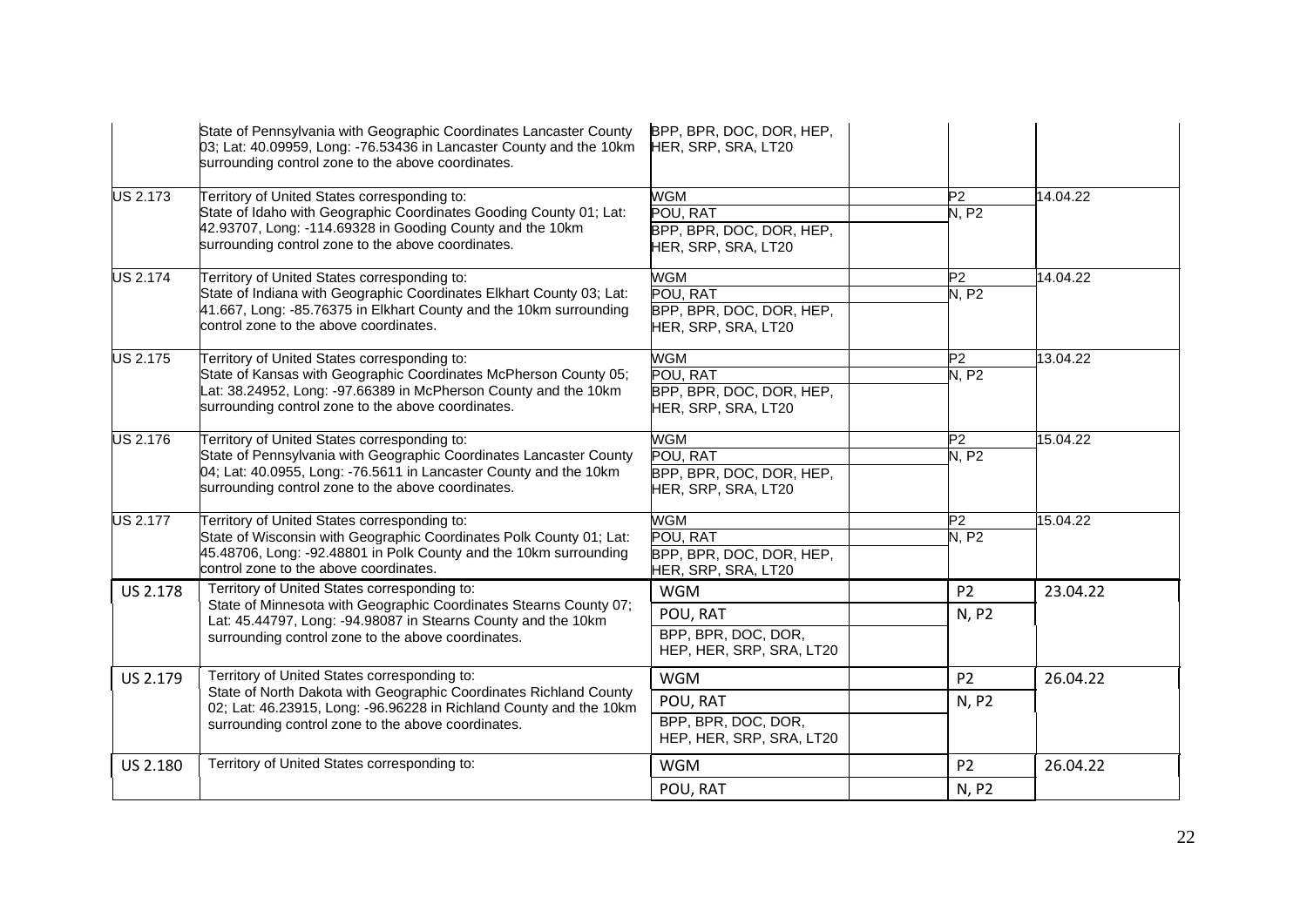|          | State of Pennsylvania with Geographic Coordinates Lancaster County<br>05; Lat: 40.15537, Long: -76.50477 in Lancaster County and the<br>10km surrounding control zone to the above coordinates. | BPP, BPR, DOC, DOR,<br>HEP, HER, SRP, SRA, LT20 |                |          |
|----------|-------------------------------------------------------------------------------------------------------------------------------------------------------------------------------------------------|-------------------------------------------------|----------------|----------|
| US 2.181 | Territory of United States corresponding to:                                                                                                                                                    | <b>WGM</b>                                      | P <sub>2</sub> | 25.04.22 |
|          | State of Utah with Geographic Coordinates Cache County 01; Lat:<br>41.92738, Long: -111.89478 in Cache County and the 10km                                                                      | POU, RAT                                        | N, P2          |          |
|          | surrounding control zone to the above coordinates.                                                                                                                                              | BPP, BPR, DOC, DOR,<br>HEP, HER, SRP, SRA, LT20 |                |          |
| US 2.182 | Territory of United States corresponding to:                                                                                                                                                    | <b>WGM</b>                                      | P <sub>2</sub> | 29.04.22 |
|          | State of Colorado with Geographic Coordinates Weld County 01; Lat:<br>40.09322, Long: -104.6267 in Weld County and the 10km surrounding                                                         | POU, RAT                                        | N, P2          |          |
|          | control zone to the above coordinates.                                                                                                                                                          | BPP, BPR, DOC, DOR,<br>HEP, HER, SRP, SRA, LT20 |                |          |
| US 2.183 | Territory of United States corresponding to:                                                                                                                                                    | <b>WGM</b>                                      | P <sub>2</sub> | 27.04.22 |
|          | State of Kansas with Geographic Coordinates Republic County 01;<br>Lat: 39.91453, Long: -97.85332 in Republic County and the 10km                                                               | POU, RAT                                        | N, P2          |          |
|          | surrounding control zone to the above coordinates.                                                                                                                                              | BPP, BPR, DOC, DOR,<br>HEP, HER, SRP, SRA, LT20 |                |          |
| US 2.184 | Territory of United States corresponding to:                                                                                                                                                    | <b>WGM</b>                                      | P <sub>2</sub> | 28.04.22 |
|          | State of Michigan with Geographic Coordinates Wexford County 01;<br>Lat: 44.25834, Long: -85.55944 in Wexford County and the 10km                                                               | POU, RAT                                        | N, P2          |          |
|          | surrounding control zone to the above coordinates.                                                                                                                                              | BPP, BPR, DOC, DOR,<br>HEP, HER, SRP, SRA, LT20 |                |          |
| US 2.185 | Territory of United States corresponding to:                                                                                                                                                    | <b>WGM</b>                                      | P <sub>2</sub> | 29.04.22 |
|          | State of Minnesota with Geographic Coordinates Stearns County 08;<br>Lat: 45.48536, Long: -94.90116 in Stearns County and the 10km                                                              | POU, RAT                                        | N, P2          |          |
|          | surrounding control zone to the above coordinates.                                                                                                                                              | BPP, BPR, DOC, DOR,<br>HEP, HER, SRP, SRA, LT20 |                |          |
| US 2.186 | Territory of United States corresponding to:                                                                                                                                                    | <b>WGM</b>                                      | P <sub>2</sub> | 27.04.22 |
|          | State of Nebraska with Geographic Coordinates Knox County 01; Lat:<br>42.59374, Long: -97.70412 in Knox County and the 10km surrounding                                                         | POU, RAT                                        | N, P2          |          |
|          | control zone to the above coordinates.                                                                                                                                                          | BPP, BPR, DOC, DOR,<br>HEP, HER, SRP, SRA, LT20 |                |          |
| US 2.187 | Territory of United States corresponding to:                                                                                                                                                    | <b>WGM</b>                                      | P <sub>2</sub> | 30.04.22 |
|          | State of Oklahoma with Geographic Coordinates Sequoyah County<br>01; Lat: 35.41154, Long: -94.85176 in Sequoyah County and the                                                                  | POU, RAT                                        | N, P2          |          |
|          | 10km surrounding control zone to the above coordinates.                                                                                                                                         | BPP, BPR, DOC, DOR,<br>HEP, HER, SRP, SRA, LT20 |                |          |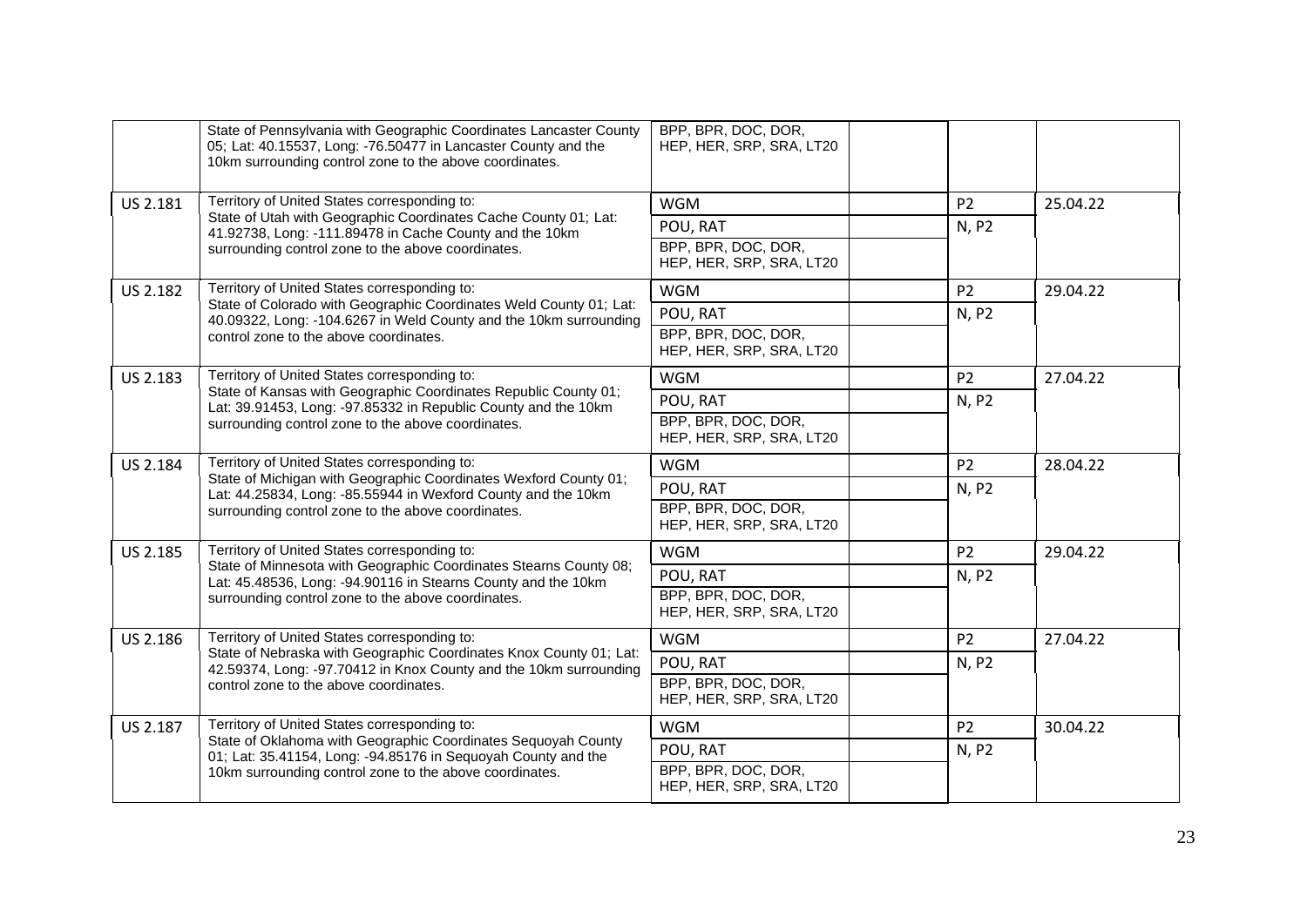| US 2.188 | Territory of United States corresponding to:                                                                                             | <b>WGM</b>                                      | P <sub>2</sub> | 27.04.22 |
|----------|------------------------------------------------------------------------------------------------------------------------------------------|-------------------------------------------------|----------------|----------|
|          | State of Pennsylvania with Geographic Coordinates Lancaster County<br>06; Lat: 39.9763, Long: -76.42322 in Lancaster County and the 10km | POU, RAT                                        | N, P2          |          |
|          | surrounding control zone to the above coordinates.                                                                                       | BPP, BPR, DOC, DOR,                             |                |          |
|          |                                                                                                                                          | HEP, HER, SRP, SRA, LT20                        |                |          |
| US 2.189 | Territory of United States corresponding to:<br>State of Pennsylvania with Geographic Coordinates Lancaster County                       | <b>WGM</b>                                      | P <sub>2</sub> | 29.04.22 |
|          | 07; Lat: 40.19805, Long: -76.49403 in Lancaster County and the                                                                           | POU, RAT                                        | N, P2          |          |
|          | 10km surrounding control zone to the above coordinates.                                                                                  | BPP, BPR, DOC, DOR,<br>HEP, HER, SRP, SRA, LT20 |                |          |
| US 2.190 | Territory of United States corresponding to:                                                                                             | <b>WGM</b>                                      | P <sub>2</sub> | 03.05.22 |
|          | State of Minnesota with Geographic Coordinates Lyon County 01; Lat:<br>44.53388, Long: -95.91851 in Lyon County and the 10km surrounding | POU, RAT                                        | N, P2          |          |
|          | control zone to the above coordinates.                                                                                                   | BPP, BPR, DOC, DOR,<br>HEP, HER, SRP, SRA, LT20 |                |          |
| US 2.191 | Territory of United States corresponding to:                                                                                             | <b>WGM</b>                                      | P <sub>2</sub> | 03.05.22 |
|          | State of Pennsylvania with Geographic Coordinates Berks County 01;<br>Lat: 40.52378, Long: -76.01335 in Berks County and the 10km        | POU, RAT                                        | N, P2          |          |
|          | surrounding control zone to the above coordinates.                                                                                       | BPP, BPR, DOC, DOR,                             |                |          |
|          |                                                                                                                                          | HEP, HER, SRP, SRA, LT20                        |                |          |
| US 2.192 | Territory of United States corresponding to:<br>State of Pennsylvania with Geographic Coordinates Berks County 02;                       | <b>WGM</b>                                      | P <sub>2</sub> | 03.05.22 |
|          | Lat: 40.52662, Long: -76.01147 in Berks County and the 10km                                                                              | POU, RAT                                        | N, P2          |          |
|          | surrounding control zone to the above coordinates.                                                                                       | BPP, BPR, DOC, DOR,<br>HEP, HER, SRP, SRA, LT20 |                |          |
| US 2.193 | Territory of United States corresponding to:                                                                                             | <b>WGM</b>                                      | P <sub>2</sub> | 03.05.22 |
|          | State of South Dakota with Geographic Coordinates Beadle County<br>04; Lat: 44.32744, Long: -97.91382 in Beadle County and the 10km      | POU, RAT                                        | N, P2          |          |
|          | surrounding control zone to the above coordinates.                                                                                       | BPP, BPR, DOC, DOR,<br>HEP, HER, SRP, SRA, LT20 |                |          |
| US 2.194 | Territory of United States corresponding to:                                                                                             | <b>WGM</b>                                      | P <sub>2</sub> | 04.05.22 |
|          | State of South Dakota with Geographic Coordinates Day County 01;<br>Lat: 45.5556, Long: -97.85681 in Day County and the 10km             | POU, RAT                                        | N, P2          |          |
|          | surrounding control zone to the above coordinates.                                                                                       | BPP, BPR, DOC, DOR,<br>HEP, HER, SRP, SRA, LT20 |                |          |
| US 2.195 | Territory of United States corresponding to:                                                                                             | <b>WGM</b>                                      | P <sub>2</sub> | 05.05.22 |
|          | State of Washington with Geographic Coordinates Pacific County 01;<br>Lat: 46.71205, Long: -123.99792 in Pacific County and the 10km     | POU, RAT                                        | N, P2          |          |
|          | surrounding control zone to the above coordinates.                                                                                       | BPP, BPR, DOC, DOR,<br>HEP, HER, SRP, SRA, LT20 |                |          |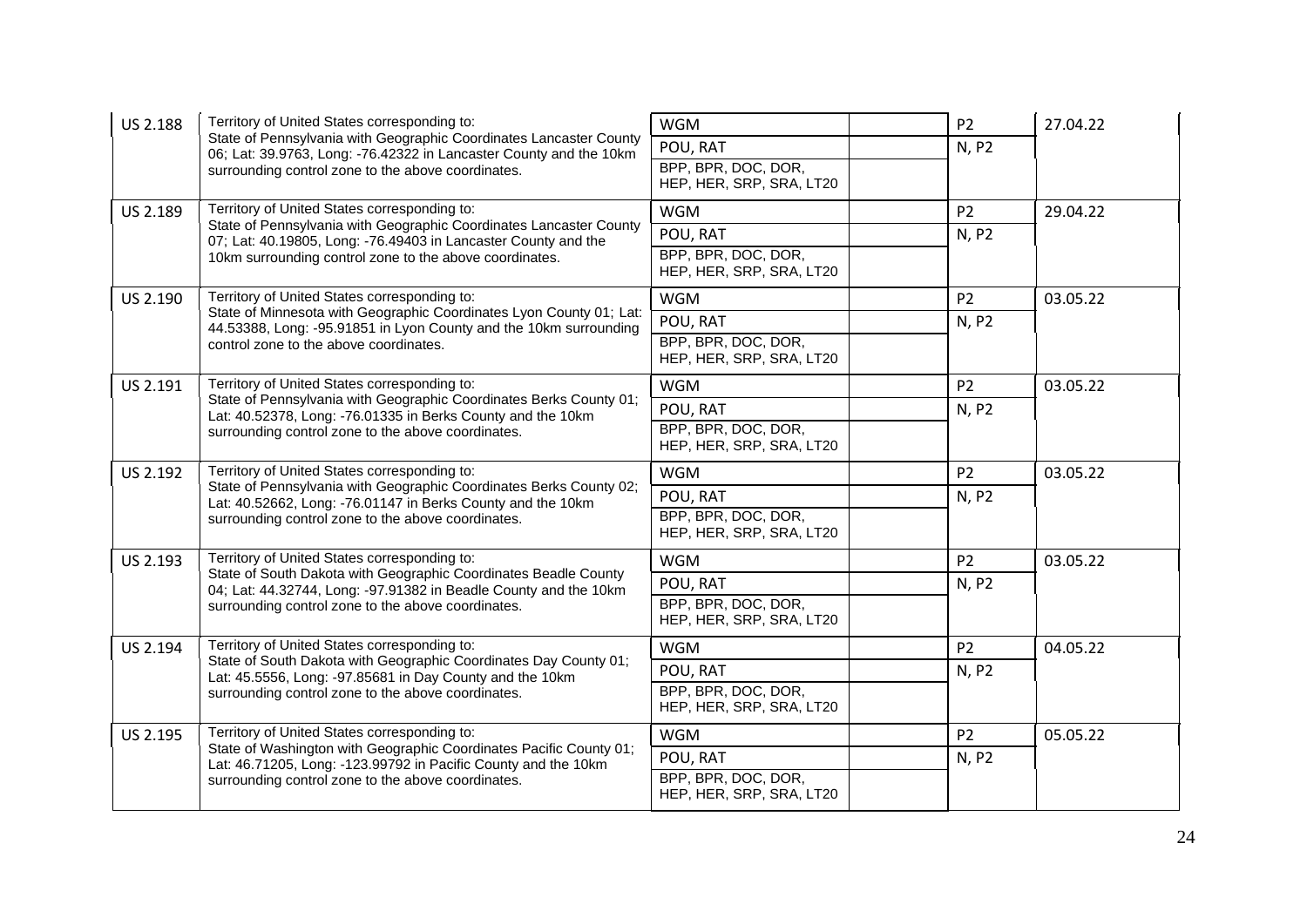| US 2.196        | Territory of United States corresponding to:                                                                                                                                           | <b>WGM</b>                                                  | P <sub>2</sub> | 28.04.22 |
|-----------------|----------------------------------------------------------------------------------------------------------------------------------------------------------------------------------------|-------------------------------------------------------------|----------------|----------|
|                 | State of Wisconsin with Geographic Coordinates Barron County 02;<br>Lat: 45.44418, Long: -91.88878 in Barron County and the 10km<br>surrounding control zone to the above coordinates. | POU, RAT<br>BPP, BPR, DOC, DOR,<br>HEP, HER, SRP, SRA, LT20 | N, P2          |          |
| US 2.197        | Territory of United States corresponding to:                                                                                                                                           | <b>WGM</b>                                                  | P <sub>2</sub> | 03.05.22 |
|                 | State of Wisconsin with Geographic Coordinates Barron County 03;                                                                                                                       | POU, RAT                                                    | N, P2          |          |
|                 | Lat: 45.32846, Long: -92.03323 in Barron County and the 10km<br>surrounding control zone to the above coordinates.                                                                     | BPP, BPR, DOC, DOR,<br>HEP, HER, SRP, SRA, LT20             |                |          |
| US 2.198        | Territory of United States corresponding to:                                                                                                                                           | <b>WGM</b>                                                  | P <sub>2</sub> | 03.05.22 |
|                 | State of Wisconsin with Geographic Coordinates Barron County 04;<br>Lat: 45.43737, Long: -91.92526 in Barron County and the 10km                                                       | POU, RAT                                                    | N, P2          |          |
|                 | surrounding control zone to the above coordinates.                                                                                                                                     | BPP, BPR, DOC, DOR,<br>HEP, HER, SRP, SRA, LT20             |                |          |
| US 2.199        | Territory of United States corresponding to:                                                                                                                                           | <b>WGM</b>                                                  | P <sub>2</sub> | 09.05.22 |
|                 | State of Idaho with Geographic Coordinates Canyon County 01; Lat:<br>43.51093, Long: -116.58259 in Canyon County and the 10km                                                          | POU, RAT                                                    | N, P2          |          |
|                 | surrounding control zone to the above coordinates.                                                                                                                                     | BPP, BPR, DOC, DOR,<br>HEP, HER, SRP, SRA, LT20             |                |          |
| US 2.200        | Territory of United States corresponding to:                                                                                                                                           | <b>WGM</b>                                                  | P <sub>2</sub> | 10.05.22 |
|                 | State of Minnesota with Geographic Coordinates Crow Wing County<br>01; Lat: 46.20281, Long: -94.2458 in Crow Wing County and the                                                       | POU, RAT                                                    | N, P2          |          |
|                 | 10km surrounding control zone to the above coordinates.                                                                                                                                | BPP, BPR, DOC, DOR,<br>HEP, HER, SRP, SRA, LT20             |                |          |
| US 2.201        | Territory of United States corresponding to:                                                                                                                                           | <b>WGM</b>                                                  | P <sub>2</sub> | 10.05.22 |
|                 | State of Pennsylvania with Geographic Coordinates Berks County 03;<br>Lat: 40.51268, Long: -76.01124 in Berks County and the 10km                                                      | POU, RAT                                                    | N, P2          |          |
|                 | surrounding control zone to the above coordinates.                                                                                                                                     | BPP, BPR, DOC, DOR,<br>HEP, HER, SRP, SRA, LT20             |                |          |
| <b>US 2.202</b> | Territory of United States corresponding to:                                                                                                                                           | <b>WGM</b>                                                  | <b>P2</b>      | 10.05.22 |
|                 | State of Pennsylvania with Geographic Coordinates Berks County 04;<br>Lat: Lat: 40.51781, Long: -76.01621 in Berks County and the 10km                                                 | POU, RAT                                                    | N, P2          |          |
|                 | surrounding control zone to the above coordinates.                                                                                                                                     | BPP, BPR, DOC, DOR,<br>HEP, HER, SRP, SRA, LT20             |                |          |
| US 2.203        | Territory of United States corresponding to:                                                                                                                                           | <b>WGM</b>                                                  | P <sub>2</sub> | 10.05.22 |
|                 | State of Pennsylvania with Geographic Coordinates Lancaster County<br>08; Lat: 40.18918, Long: -76.49348 in Lancaster County and the                                                   | POU, RAT                                                    | N, P2          |          |
|                 | 10km surrounding control zone to the above coordinates.                                                                                                                                | BPP, BPR, DOC, DOR,<br>HEP, HER, SRP, SRA, LT20             |                |          |